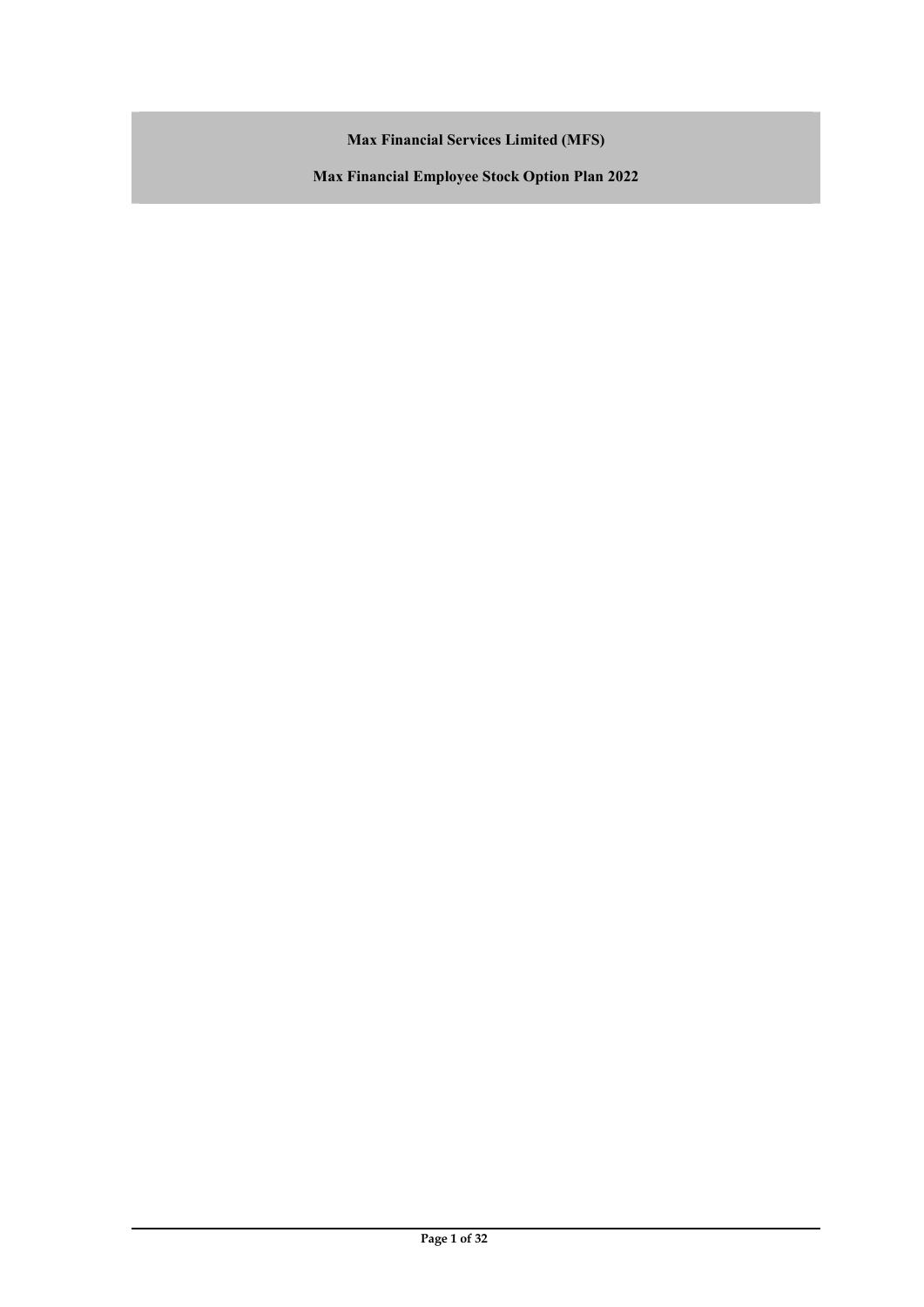# MAX FINANCIAL EMPLOYEE STOCK OPTION PLAN 2022

## **TABLE OF CONTENT**

| 1                       |  |
|-------------------------|--|
| $\boldsymbol{2}$        |  |
| 3                       |  |
| $\overline{\mathbf{4}}$ |  |
| 5                       |  |
| 6                       |  |
| 7                       |  |
| 8                       |  |
| 9                       |  |
| 10                      |  |
| 11                      |  |
| 12                      |  |
| 13                      |  |
| 14                      |  |
| 15                      |  |
| 16                      |  |
| 17                      |  |
| 18                      |  |
| 19                      |  |
| 20                      |  |
| 21                      |  |
|                         |  |
| 22                      |  |
| 23                      |  |
| 24                      |  |
| 25                      |  |
| 26                      |  |
| 27                      |  |
| 28                      |  |
| 29                      |  |
| 30                      |  |
|                         |  |
|                         |  |
|                         |  |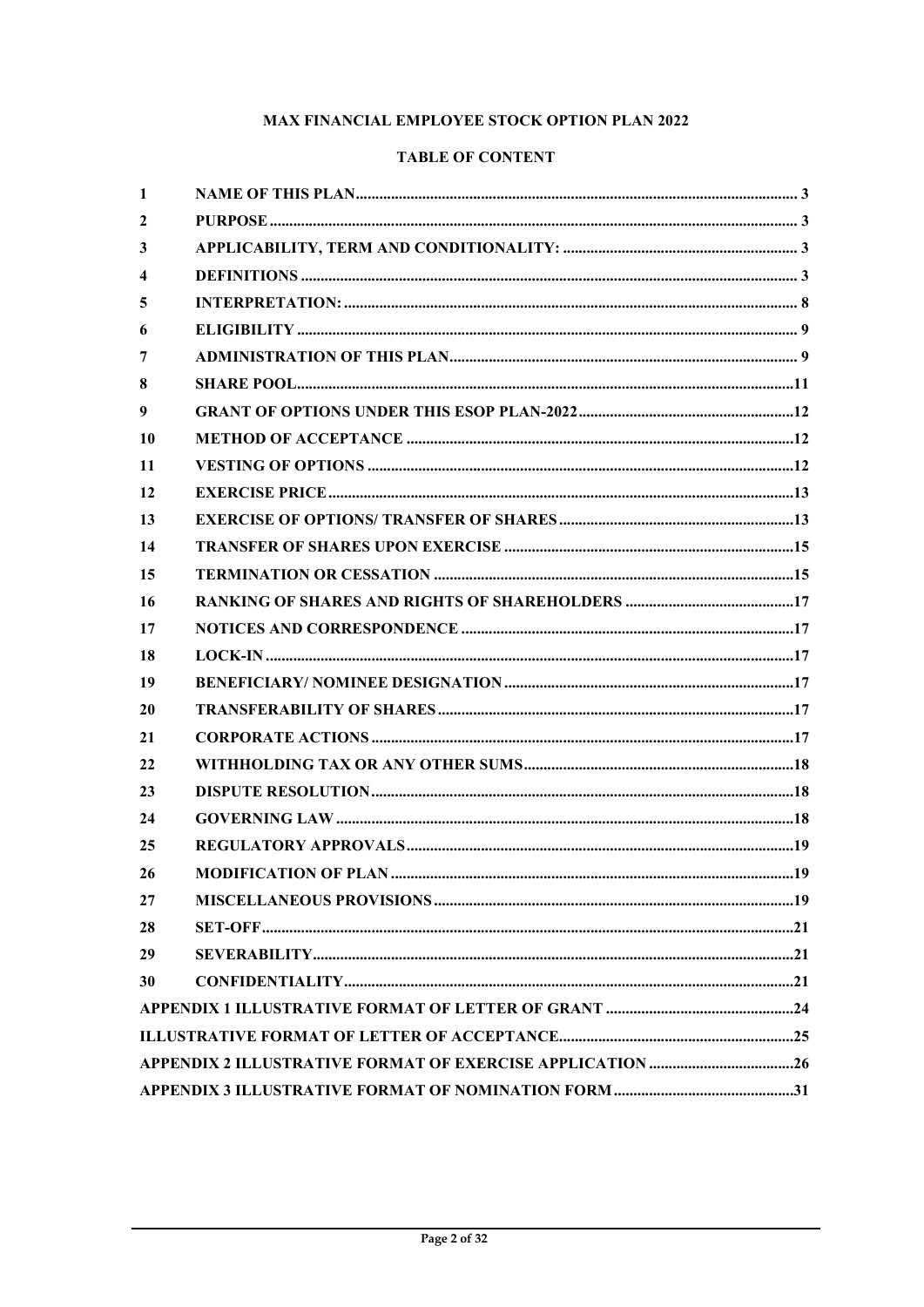## 1 NAME OF THIS PLAN

This stock option plan shall be termed the 'Max Financial Employee Stock Option Plan 2022' ("Plan" or "ESOP Plan-2022"). This Plan has been formulated by the Committee (asdefined below) of Max Financial Services Limited, a company incorporated under the Companies Act, 2013 and having its registered office at Bhai Mohan Singh Nagar, Village Railmajra, Tehsil Balachaur, Dist. Nawanshahr Punjab – 144 533 ("the Company") and received approvals of Shareholders (asdefined below) by way of a special resolution passed on May 9, 2022 through postal ballot process.

The approval of shareholders by way of separate resolution passed on May 9, 2022 has been obtained by the Company in order to Grant Options to Employees (as defined below).

#### 2 PURPOSE

The Company has structured this Plan for Employees, whose present and potential contributions are important to the success of the Max Group (as defined below), by offering them an opportunity to participate in the Company's future and also acquire a proprietary interest in the Company by award of Options. Key objectives of this Plan are as under:

- a) Create sense of ownership amongst Employees through equity-based compensation and provide them an opportunity to partner in the success of business
- b) Promote long-term financial interest of the Company
- c) Attract premium talent to join the Company
- d) Retention of key talent within the Company
- e) Recognizing contributions of the Employees who are crucial for the success of the Company in the long run.
- f) Provide an opportunity for wealth sharing with Employees

These objectives/ purposes are sought to be achieved through the Grant of Options to Eligible Employees (as defined below) under this Plan.

## 3 APPLICABILITY, TERM AND CONDITIONALITY

- 3.1 This ESOP Plan-2022 applies only to Eligible Employees (asdefined below) and as selected by the Committee *(asdefined below)* as the case may be, from time to time.
- 3.2 This ESOP Plan-2022 shall become effective from May 9, 2022 ("Effective Date") and shall terminate upon the date on which all the Options available for issuance under this ESOP Plan-2022 have been issued pursuant to the Grant of Options and have been Exercised by the Grantee (all terms defined below). Notwithstanding anything contained herein, this ESOP Plan-2022 shall subsist or continue purely at the discretion of the Board and/or the Committee and can be terminated at any time at the sole discretion of the Board and/or the Committee in accordance with Applicable Law butwithout the consent of and without notice to the Eligible Employees.
- 3.3 The Board or the Committee may, subject to compliance with Applicable Laws, at any time alter, amend, suspend or terminate this ESOP Plan-2022. Unless otherwise determined by the Board and/or the Committee, termination of this ESOP Plan-2022 shall not affect the Grant, Vesting or Exercise (all terms defined below) of the Options already issued under this ESOP Plan-2022.

#### 4 DEFINITIONS

In this Plan, except where the context otherwise requires, the following expressions or terms when capitalized shall have the meanings indicated there against:

4.1 "Abandonment" shall have meaning as defined in the Company's policies

Or in the absence of any definition under the Company's policies,

"Abandonment" shall mean discontinuation of employment by a Granteewithout giving notice or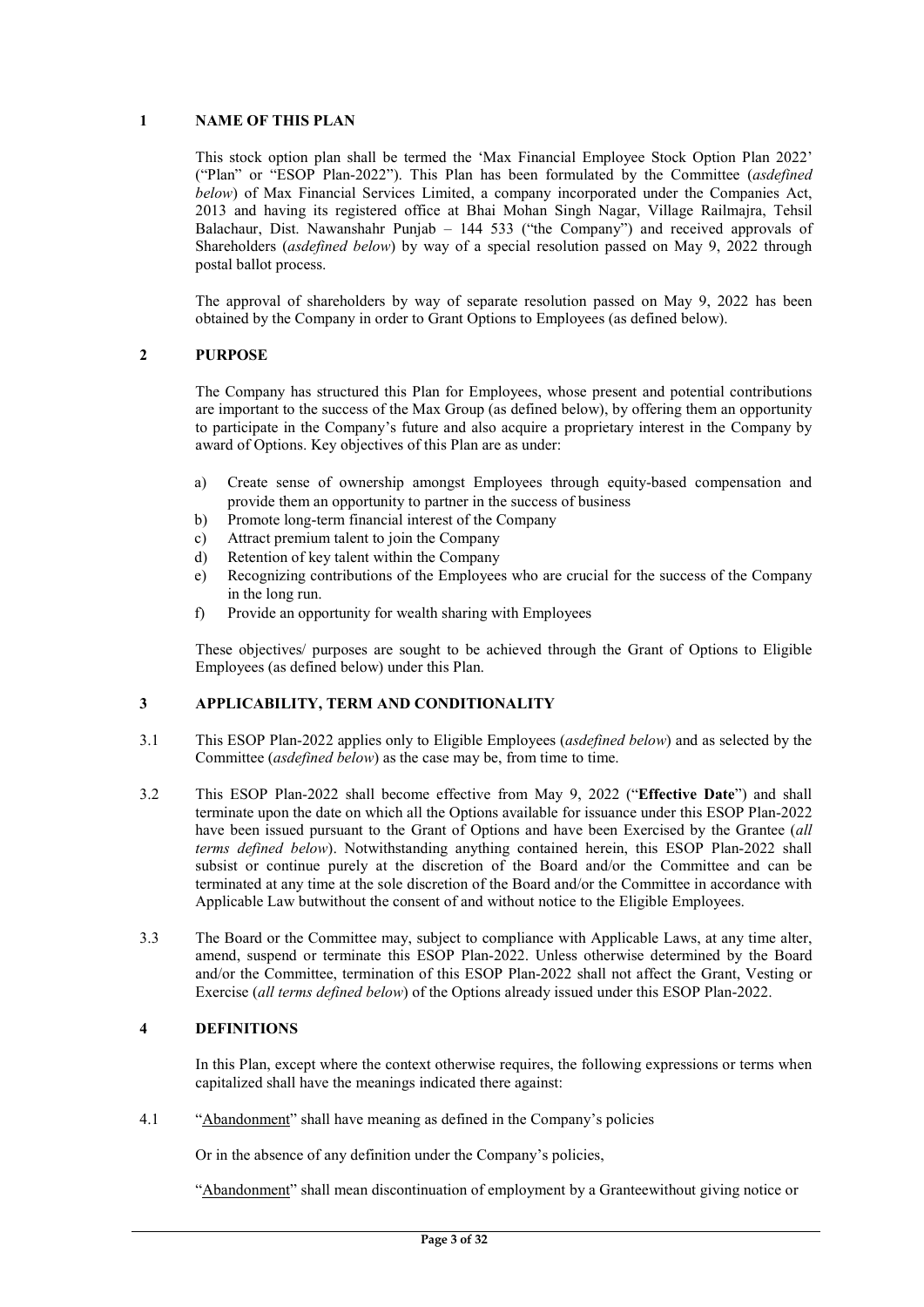without serving a period of notice as specified by the Company from time to time and inaccordance with Clause 15.6 of this Plan.

- 4.2 "<u>Act"</u> shall mean the relevant Sections of the Companies Act, 2013 and includes any statutory modifications, amendments, or re-enactments thereof, and the rules issued thereunder.
- 4.3 "Applicable Laws" shall mean to the extent applicable, all applicable statutes, enactments, acts of legislature or parliament, laws, ordinances, rules, bye-laws, regulations, notifications, circulars, guidelines, policies, treaties, codes, directions, notices, directives and orders of any government, statutory authority, tribunal, board, or court of competent authority, or Recognized Stock Exchange including, without limitation, the Act, the Income Tax Act, 1961 and all other relevant securities, exchange control or corporate laws of India and rules made thereunder including SEBI Regulations, including any regulations issued by the stock exchange on which the Shares (as defined hereinafter) of the Company are listed or quoted and includes any amendment, modification, alteration or re-enactment made to such laws, rules, regulations or bye-laws, each as amended, modified, re-enacted from time to time.
- 4.4 "Articles of Association" shall mean the articles of association of the Company, as amended from time to time.
- 4.5 "Associate Company" shall have the same meaning as defined under section 2(6) of the Companies Act, 2013 (18 of 2013).
- 4.6 "Beneficiary" or "Nominee" shall mean the person or persons, trust or trusts designated by the Grantee, or in the absence of any designation by the Grantee, a person or persons who is/are entitled by the will or probate of the Grantee to receive the benefits specified in this Plan, the legal heirs of the Grantee, if the Grantee dies intestate and includes the Grantee's executors or administrator, if no Beneficiary is designated and able to act under the circumstances and such other persons as may be added from time to time to the class of Beneficiaries by notice in writing and by the nomination form in the illustrative format specified in appendix 3 ("Nomination Form") in the exercise of any powers conferred under this Plan or any other agreements forming part thereof.
- 4.7 "Board" shall mean the board of directors of the Company, constituted in accordance with the incorporation documents of the Company and as may be constituted/re-constituted in accordance with the Applicable Laws from time to time.
- 4.8 "Cause" shall have meaning as defined in the Company's policies.

Or in the absence of any definition under the Company's policies,

"Cause" shall mean (a)the continued failure of an Eligible Employee to substantially perform his/her duties in the Max Group (other than any such failure resulting from Retirement, death or Permanent Disability as provided in this Plan) as determined by the Company or its Subsidiary Company, as the case may be; (b) any act or omission by an Eligible Employee amounting to misconduct, fraud, breach of any contract with the Max Groupor any of its Subsidiary Companies, as the case may be, including breach of a non-compete covenant, negligence, unethical practices,breachof trust orwrongfuldisclosure bythe Eligible Employeeof anysecretor ConfidentialInformationdisclosedbytheCompany or its Subsidiary CompanytotheEligible Employeeor any other non-compliance or violation of any Applicable Laws in India, and includes any misconduct under the Company's policies and/or under labour laws or any act as determined by the Board or the Committee to be detrimental to the Max Group, its financial position and interests, in any manner.

- 4.9 "Closing Date" shall mean the last date on which the offer of Options by the Company to a Grantee can be accepted. In case the last date is a non-working day, then it shall be the immediately following working day.
- 4.10 "Company" shall mean Max Financial Services Limited (CIN: L24223PB1988PLC008031), a company incorporated and registered under the Companies Act, 2013, having its registered office at Bhai Mohan Singh Nagar, Village Railmajra, Tehsil Balachaur, Dist. Nawanshahr Punjab – 144 533,India.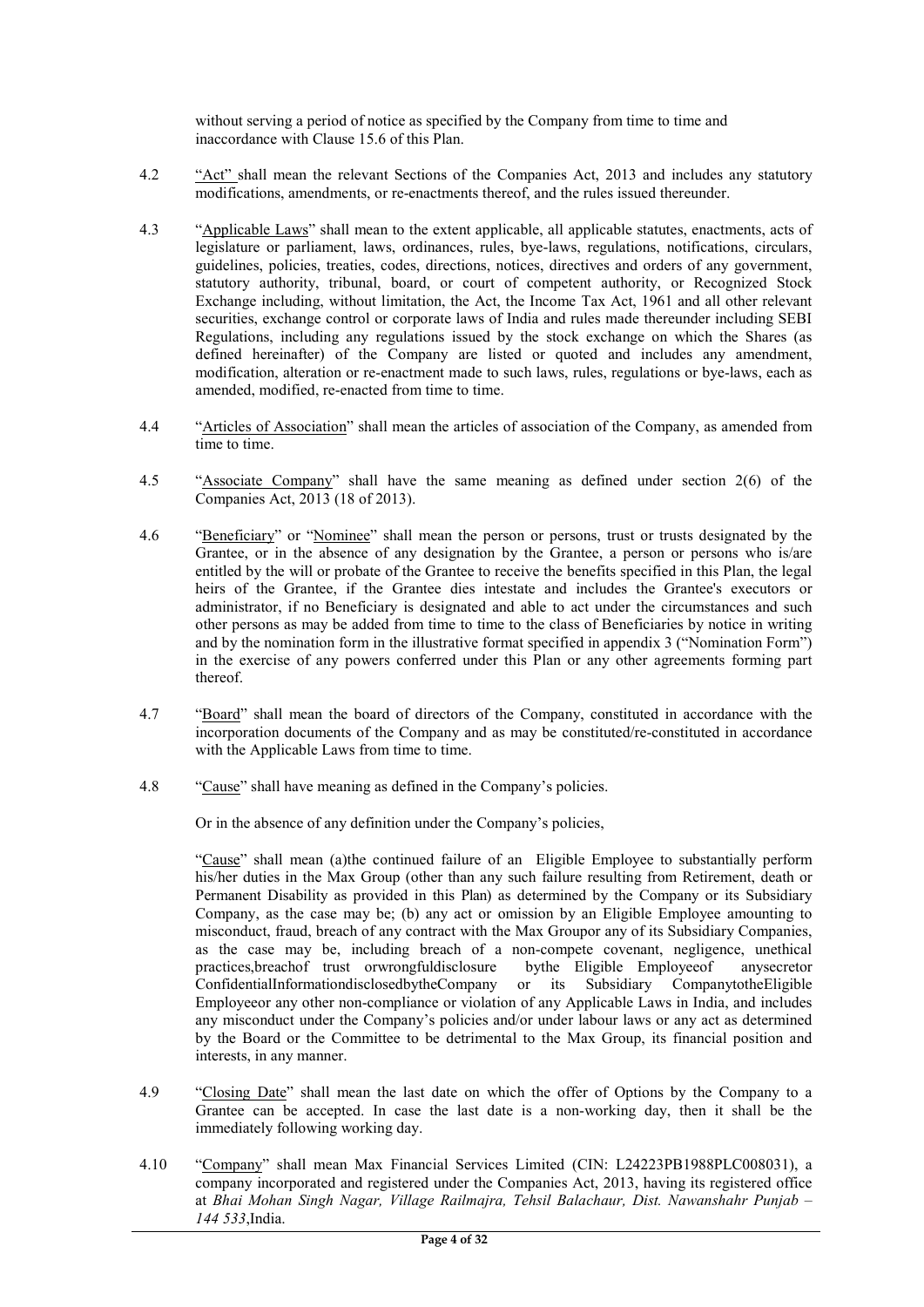- 4.11 "Control" shall have the same meaning as defined under Para 2(1)(e) of the SEBI (Substantial Acquisition of Shares and Takeovers) Regulations, 2011.
- 4.12 "Committee" shall mean Nomination and Remuneration Committee as formulated under Regulation 19 of the Securities and Exchange Board of India (Listing Obligations and Disclosure Requirements) Regulations, 2015, as amended from time to time. The Company may also designate its Nomination and Remuneration committee as Compensation Committee for the purposes of SEBI Regulations.
- 4.13 "Corporate Action" shall mean and include:
	- 4.13.1 Rights / bonus issue;
	- 4.13.2 Reorganisation of the Shares;
	- 4.13.3 Restructuring of the share capital of the Company;
	- 4.13.4 Other reorganization of the Company in which the Shares are converted into or exchanged for:
		- (i) a different class of securities of the Company, or
		- (ii) any securities of any other issuer, or
		- (iii) cash, or
		- (iv) other property;
	- 4.13.5 Sale, lease or exchange of all or substantially whole of the assets / undertaking of the Companyto any other company or entity;
	- 4.13.6 Bankruptcy proceedings against the Company;
	- 4.13.7 Adoption by the shareholders of the Company of a scheme of liquidation, dissolution or winding up;
	- 4.13.8 Adoption by the shareholders of the Company of a scheme of merger or demerger of the Company;
	- 4.13.9 Sale of Shares of the Companyresulting in a change of Control; and
	- 4.13.10 Any other corporate action as designated by the Company, including any event resulting in a change of Control.
- 4.14 "Director" shall mean a member of the Board from time to time.
- 4.15 "Eligible Employee" for the purpose of this Plan shall mean an Employee (asdefined below) and as identified in accordance with Clause 6 of this Plan.
- 4.16 "Employee" shall mean:
	- (i) an employee, as designated by the Company who is exclusively working in India or outside India; or
	- (ii) a Director of the Company, being a whole time Director excluding independent Directoror other Director excluded by Applicable Law
	- (iii) an employee as defined in Clauses (i) or (ii) of a company of Max Group including Subsidiary Company or its Associate Company, in India or outside India, but shall not include: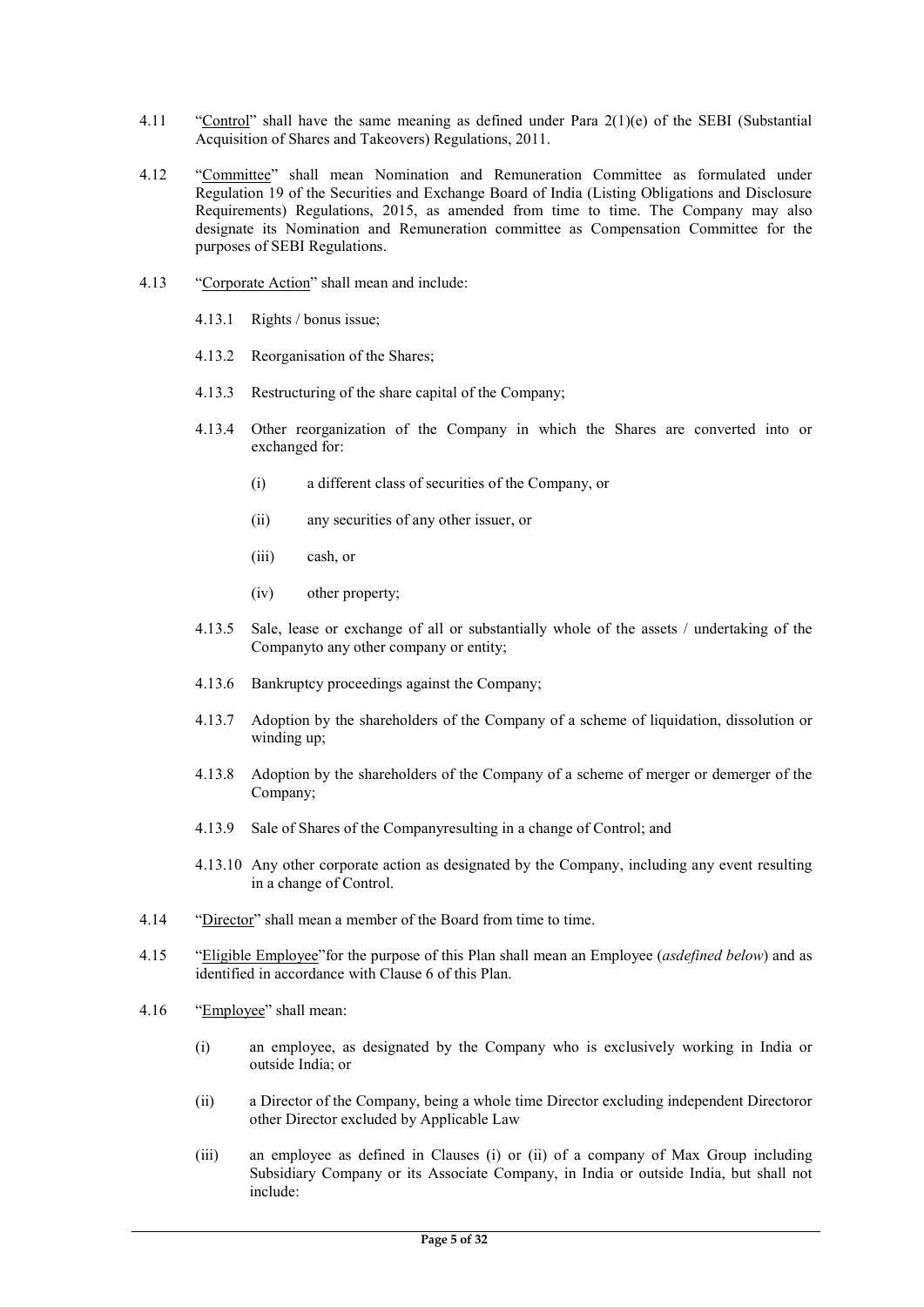- (i) an Employee who is a promoter or a person belonging to the Promoter Group; or
- (ii) a Director who either himself or through his relative or through any body corporate, directly or indirectly, holds more than ten percent of the outstanding Shares of the Company.
- 4.17 "Exercise" shall mean making of an application by the Grantee/ Beneficiary to the Trust for transfer of Shares, against Vested Options in pursuance of this Plan on payment of Exercise Price.
- 4.18 "Exercise Date" shall mean the date on which the Grantee/ Beneficiary exercises his Vested Options and in case of partial Exercise, shall mean each date on which the Grantee/ Beneficiary exercises part of his Vested Options.
- 4.19 "Exercise Application" shall mean the application form for the purpose of enabling the Grantee/ Beneficiary to apply to the Trust for exercising the Vested Options in accordance with Clause 13.5 and Clause 13.6 of this Plan and substantially in the form provided in Appendix 2 hereto for the Options issued in pursuance of this ESOP Plan-2022.
- 4.20 "Exercise Period" shall mean a period of 3 years, after Vesting of each tranche, within which the Grantee/Beneficiary should Exercise his right to apply for Shares against the Vested Option in pursuance of this ESOP Plan-2022, as applicable.
- 4.21 "Exercise Price" shall mean the price per Optionpayable by the Grantee/Beneficiary for Exercise of each Option as stipulated in Clause 12of this ESOP Plan-2022.
- 4.22 "General Meeting" shall mean a general meeting (including an Extraordinary General Meeting) of the Shareholders held in accordance with the Articles of Association and Applicable Laws.
- 4.23 "Grant" shall mean the process by which the Company issues Options to Eligible Employees in pursuance of this Plan
- 4.24 "Grant Date" shall mean the date on which the Options are approved and granted to the Grantee by the Company in pursuance of thisPlan.
- 4.25 "Grantee" shall mean an Eligible Employee who is the recipient of Letter of Grant on the Grant Date and who has the right but not the obligation to Exercise the Options in accordance with this Plan.
- 4.26 "Holding Company" shall have the meaning as defined under the Companies Act, 2013.
- 4.27 "Independent Director" shall have the meaning as defined under the Companies Act, 2013 and the Securities and Exchange Board of India (Listing Obligations and Disclosure Requirements) Regulations, 2015.
- 4.28 "INR" or "Rupee" shall mean Indian Rupee, the currency of the Republic of India for the time being in force.
- 4.29 "Letter of Acceptance" shall mean the letter required to be submitted by a Grantee, substantially in the form provided in appendix 1, to accept the Options granted pursuant to a Letter of Grant and to acknowledge acceptance of the terms and conditions of this ESOP Plan-2022.
- 4.30 "Letter of Grant" shall mean the letter issued by the Company, substantially in the form provided in appendix 1, intimating an Eligible Employee of the Options granted to such Eligible Employee for acquiring a specified number of Shares at the Exercise Price and as per the Vesting Period described therein.
- 4.31 "Long Leave" shall mean leave availed by an Employee with express approval / sanction by the Company/Subsidiary Company with full / partial wages and such leave of absence is beyond leave entitlement prescribed by the internal policy of the Company/Subsidiary Company (or in the absence of such internal policy, as decided by the Committee) and shall include the following: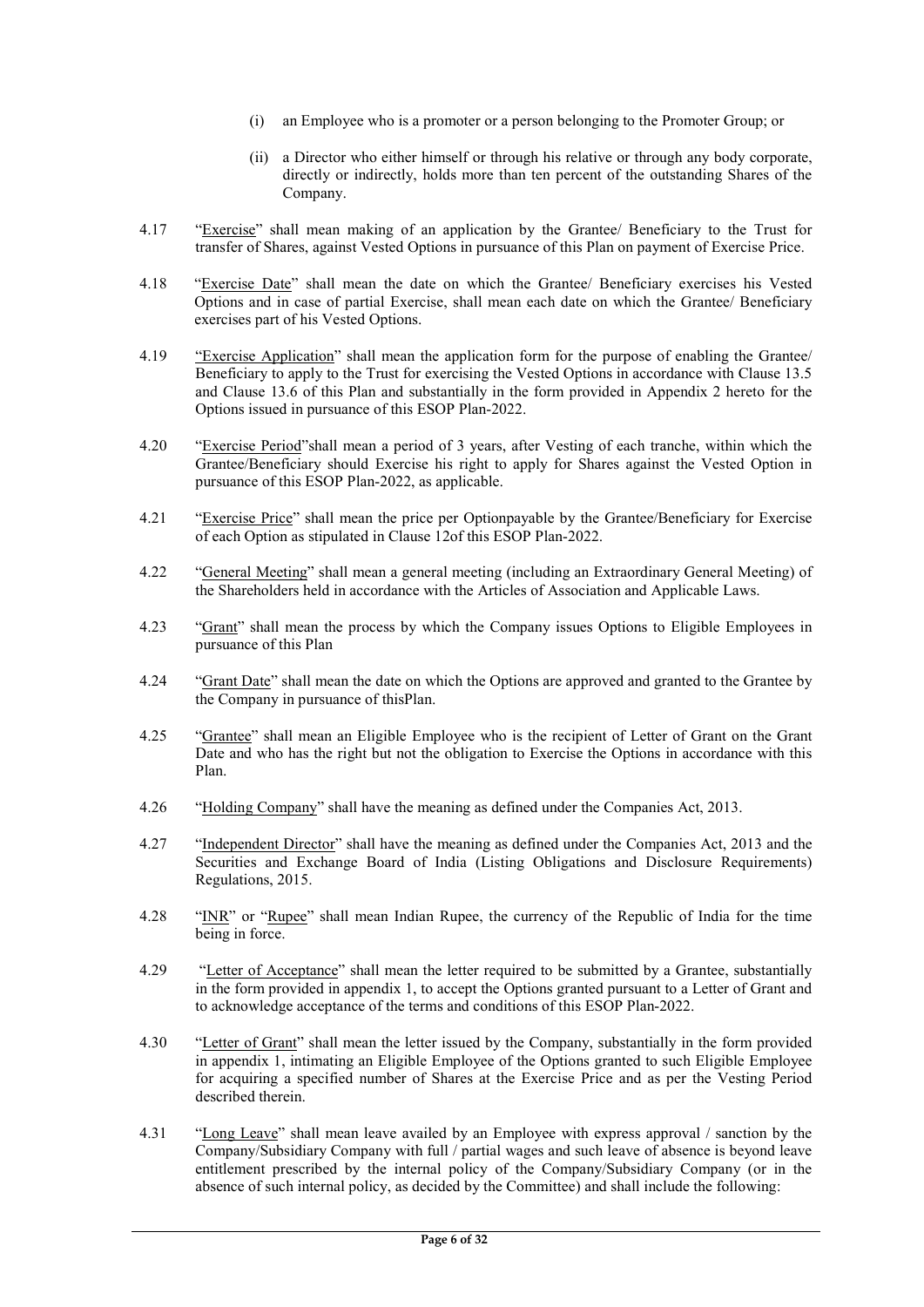- (i) absenceduetoextendedmaternityleavesupportedbymedicalrecords,tot hesatisfactionoftheCompany/Subsidiary Company;or
- (ii) longsickleavesupportedbymedicalevidence,tothesatisfactionofthe Company/Subsidiary Company;or
- (iii) leave/ absence asa result oftemporary, partial disablement duly backedbymedicalrecords,tothesatisfactionoftheCompany/Subsidiary Company;or
- (iv) longabsenceduetobereavement/temporaryillnessofafamilymember;or
- (v) sabbaticaldulyapprovedbytheCompany/Subsidiary Company.
- 4.32 "Max Group" for the purpose of ESOP Plan-2022 means the Company and Max Life Insurance Company Limited, and its Subsidiary Companies.
- 4.33 "Option" shall mean a right (subject to fulfillment of conditions stipulated hereunder), but not an obligation, granted to an Eligible Employee, in the form of a stock option in pursuance of this ESOP Plan-2022, which may be exercised by the Eligible Employee at a future date subject to terms of this ESOP Plan-2022, only during the Exercise Period or such other period as specified under this ESOP Plan-2022.
- 4.34 "Permanent Disability" shall mean any disability of whatsoever nature, be it physical, mental, or otherwise, which in the opinion of the Committee (as the case may be), incapacitates or prevents or handicaps an Employee from being able to continue performing the duties he had performed before such disablement/impairment, based on a certificate of a medical expert identified by the Committee or its authorized representative.
- 4.35 "Plan" shall mean the Max Financial Employee Stock Option Plan 2022 under which the Company grants the Options to the Grantees, and shall include any alterations, amendments, additions, deletions, modifications, or variations thereof from time to time.
- 4.36 "Promoter" shall mean a promoter as per Securities and Exchange Board of India (Issue of Capital and Disclosure Requirements) Regulations, 2018, as amended.
- 4.37 "Promoter Group" shall mean promoter group as defined under Securities and Exchange Board of India (Issue of Capital and Disclosure Requirements) Regulations, 2018, as amended.
- 4.38 "Recognized Stock Exchange" means a stock exchange which has been granted recognition under Section 4 of the Securities Contracts (Regulation) Act, 1956 (42 of1 956).
- 4.39 "Relative" shall mean a relative defined under Section 2(77) of the Companies Act, 2013.
- 4.40 "Retirement" shall mean retirement as per the Company's internal policy from time to time.
- 4.41 "SEBI Regulations" shall mean the Securities and Exchange Board of India (Share Based Employee Benefits and Sweat Equity) Regulations, 2021, as amended.
- 4.42 "Secondary Acquisition" means acquisition of existing shares of the Company by the Trust on the platform of a Recognized Stock Exchange for cash consideration.
- 4.43 "Share" shall mean an equity share of the Company.
- 4.44 "Shareholder" shall mean the registered holder of a Share from time to time.
- 4.45 "Subsidiary Company" shall have the meaning as defined under the Companies Act, 2013.
- 4.46 "Tax" or "Taxes" shall mean any income tax, perquisite tax, fringe benefits tax or any other taxes or any levy or any contribution or any sums due (by whatever name it is called) imposed on the Max Group or on an Eligible Employee, with respect to the Grant, Vesting and/or Exercise of the Options in pursuance of this ESOP Plan-2022.
- 4.47 "Termination Date" shall mean the last date of termination of employment of the Grantee withthe Max Group.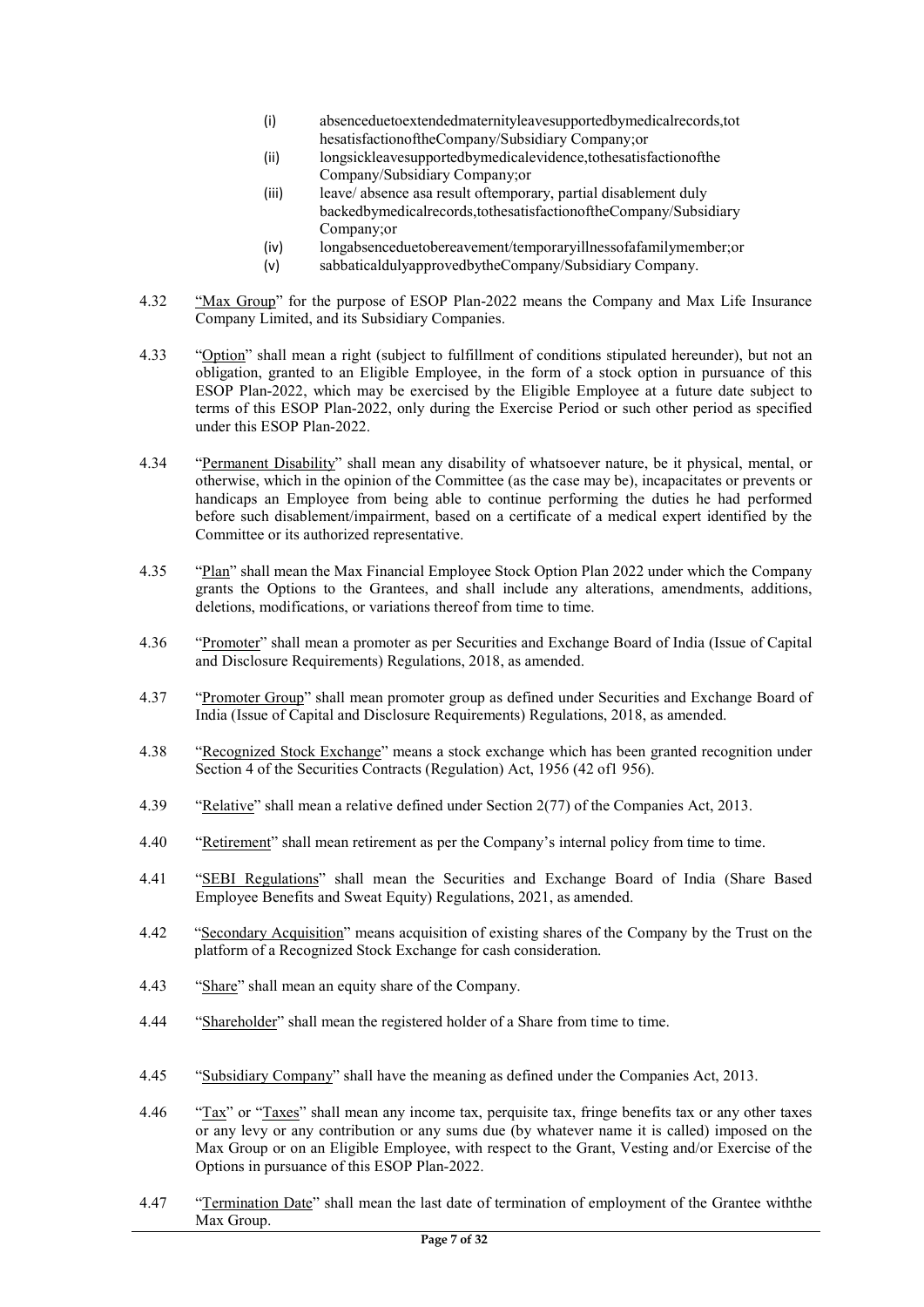- 4.48 "Trust" means an irrevocable trust established under the provisions of Indian Trusts Act, 1882, by the name and nomenclature of Max Financial Employees Welfare Trust, including any statutory modification or re-enactment thereof, for implementing the Plan.
- 4.49 "Trustee" means trustee of the Trust.
- 4.50 "Unvested Option" shall mean an Option in respect of which relevant Vesting conditions have not been satisfied and which the Granteeis not currently eligible to Exercise.
- 4.51 "Vested Option" shall mean an Option in respect of which, relevant Vesting conditions have been satisfied and the Granteehas become eligible to Exercise the Option.
- 4.52 "Vesting" shall mean the process by which the Grantee Beneficiary is entitled to apply for Shares against the Options granted in accordance with Clause 9 of this Plan.
- 4.53 "Vesting Date" shall mean the respective dates on and from which the Option vests with the Grantee/Beneficiary and thereby becomes exercisable.
- 4.54 "Vesting Period" shall mean. The period during which the Vesting of Options takes place in accordance with Clause 11 (Vesting of Options) of this Plan.

All other expressions unless defined herein shall have the same meaning as have been assigned to them under the Act, the Securities and Exchange Board of India Act, 1992, SEBI Regulations (read with applicable circulars, notifications etc.), as amended from time to time, the Securities Contracts (Regulation) Act, 1956, or the Securities and Exchange Board of India (Issue of Capital and Disclosure Requirements) Regulations, 2018 or any statutory modification or re-enactment thereof, as the case may be.

## 5 INTERPRETATION:

- 5.1 In this ESOP Plan-2022, unless the context thereof otherwise requires:
	- 5.1.1 words importing a particular gender include any other gender.
	- 5.1.2 words using the singular or plural number also include the plural or singular number, respectively.
	- 5.1.3 the terms "hereof," "herein," "hereby" and derivative or similar words refer to this entire ESOP Plan-2022 and not to any particular Clause, sub-Clause or section of this ESOP Plan-2022.
	- 5.1.4 whenever this ESOP Plan-2022 refers to number of days, such number shall refer to calendar days unless otherwise specified.
	- 5.1.5 any reference to any statute or statutory provision shall include:
		- (i) all subordinate legislations made from time to time under that provision (whether or not amended, modified, re-enacted or consolidated); and
		- (ii) such statute or provision as may be amended, modified, re-enacted or consolidated.
	- 5.1.6 headings and captions are used for convenience only and shall not affect the interpretation of this ESOP Plan-2022.
	- 5.1.7 references to Recitals, Clauses, sub-Clauses and Appendices shall be deemed to be a reference to the recitals, clauses, sub-clauses,and schedules/appendices of this ESOP Plan-2022.
	- 5.1.8 reference to a Clause number shall also include reference to all its sub-Clauses; and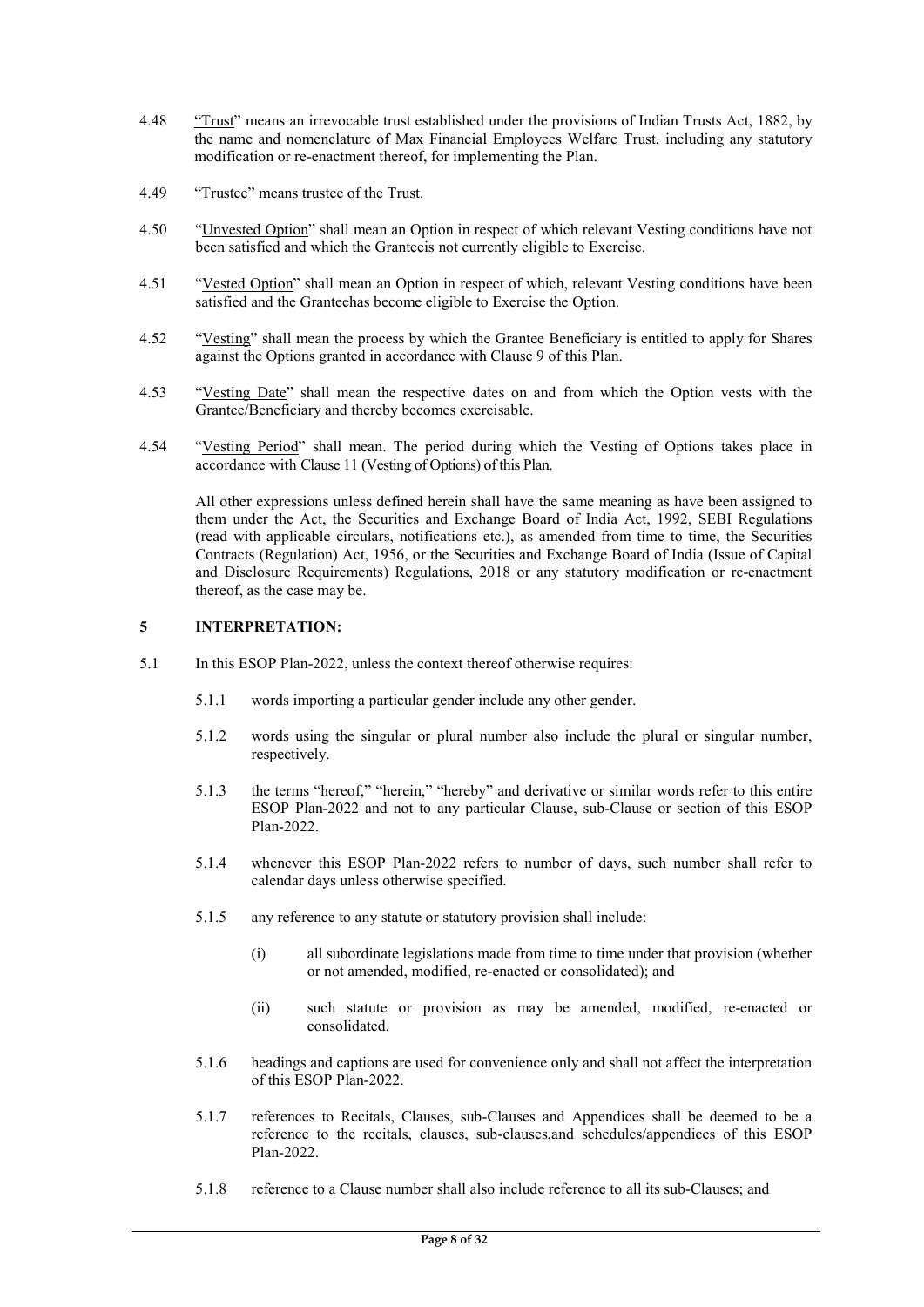- 5.1.9 reference to any Appendix hereto includes a reference to any part of that Appendix which is incorporated by reference.
- 5.2 In the event of any inconsistency between the provisions of this ESOP Plan-2022 and the provisions of the employment offer letter or employment agreement of the Eligible Employee, the provisions of this ESOP Plan-2022 shall prevail.
- 5.3 In the event of any inconsistency between the provisions of this ESOP Plan-2022 and the Articles of Association, the provisions of the Articles of Association shall prevail and be deemed to have been incorporated herein by reference.

## 6 ELIGIBILITY

- 6.1 The eligibility to participate in this Plan is subject to such criteria as may be decided by the Committee at its own discretion, including, but not limited to the band of the Employee, criticality of the role, period of service with Max Group, future potential, or any other criteria, as the Committee determines. It is clarified that Employees working abroad (if any) will be entitled to participate in this ESOP Plan-2022 subject to compliance with Applicable Laws including applicable laws of the jurisdiction in which such Employee is working.
- 6.2 Based on the eligibility criteria as described in Clause 6.1 of this Plan, the Committee will decidethe Employees eligible for Grant of Options under this Plan and accordingly, the Company acting through the Committee would Grant the Options to the identified Employees.

## 7 ADMINISTRATION OF THIS PLAN

- 7.1 This ESOP Plan-2022 shall be administered by the Committee working under the powers delegated by the Board, whichshall delegate its duties and powers in whole or in part as it may determine, to the Trust. Pursuant to resolution of the Shareholders dated May 9, 2022, the Committee is authorized to interpret this Plan, to establish, amend and rescind any rules and regulations relating to this Plan, and to make any other determinations that it deems necessary or desirable for the administration and implementation of this Plan. The Committee may correct any defect, omission or reconcile any inconsistency in this Plan in the manner and to the extent the Committee deems necessary or desirable and to resolve any difficulty in relation to implementation of this Plan and take any action which the Committee is entitled to take in relation thereto. The acts of a majority of the members of the Committee present at any meeting (at which the quorum is present) or acts approved in writing by a majority of the members of the entire Committee shall be the acts of the Committee for the purpose of this Plan.
- 7.2 Any decision of the Committee in the interpretation and administration of this Plan, shall lie within its sole and absolute discretion and shall be final, conclusive and binding on all parties concerned (including, but not limited to, Employee, Grantee, Nominee and their Beneficiaries and successors). The Company (including the Board and/or the Committee) or the Trustees shall not be liable for any action or determination made in good faith with respect to this Plan or any Option granted thereunder.
- 7.3 The Committee shall, subject to compliance with Applicable Laws and the limitations set out in the Plan, inter alia, do the following:
	- a) Adopt rules and regulations for implementing the Plan from time to time, such that they are more beneficial to the Eligible Employees.
	- b) Identify the Employees eligible to participate under the Plan.
	- c) Grant Options to the identified Employees and determine the Grant Date.
	- d) Determine the quantum of the Options, Sharesor benefits as the case may be, to be granted under the Plan per Employee and in aggregate.
	- e) Determine the number of additional Options to be granted to the Employees from time to time.
	- f) Determine the conditions under which Options, Sharesor other benefits as the case may be, may vest in Employees and may lapse in case of termination of employment for misconduct.
	- g) Determine the Vesting Period.
	- h) Accelerate the vesting of Options for the select Eligible Employees as may be deemed expedient.
	- i) Notify the Grantees if the Options become eligible for Exercise.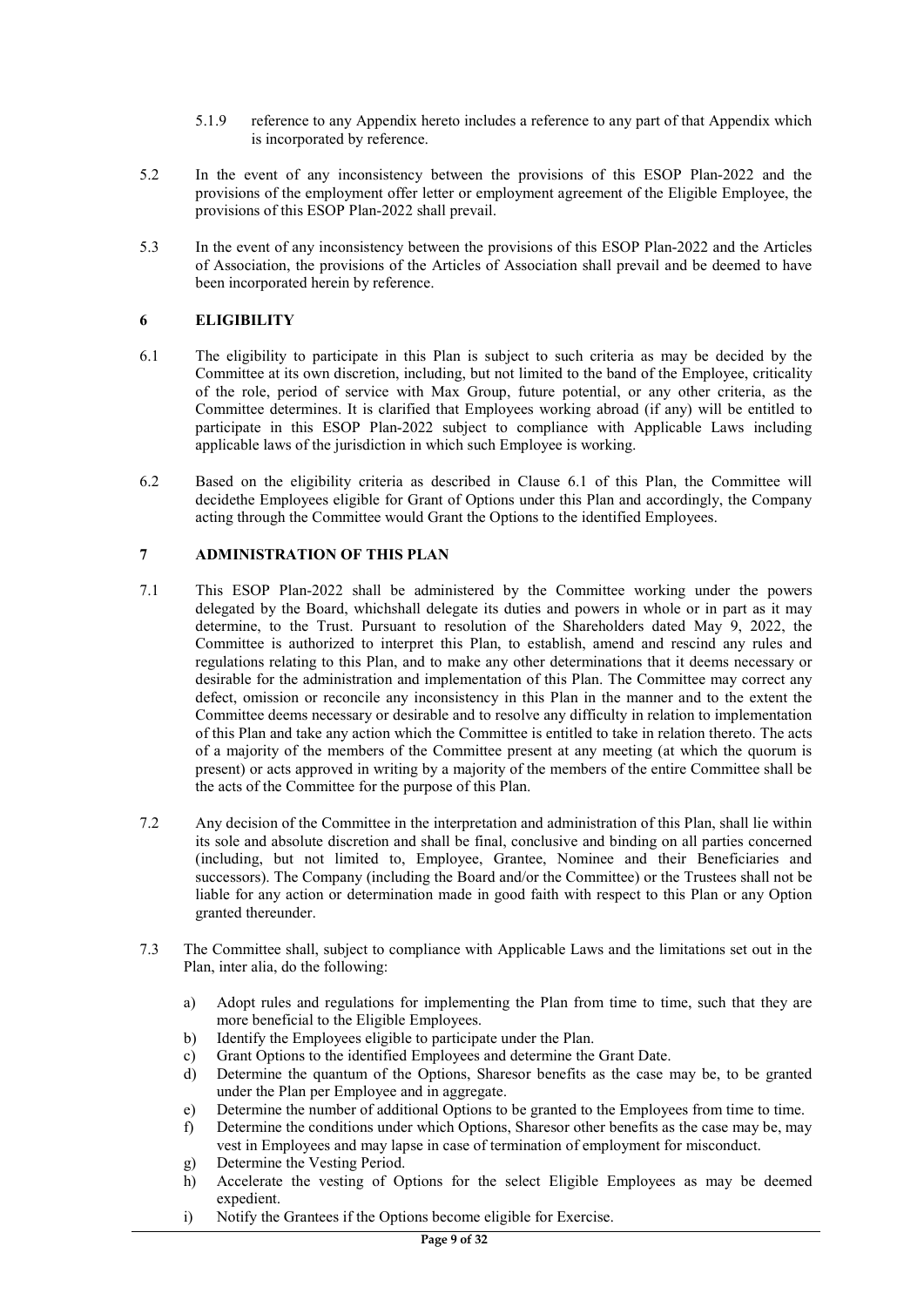- j) Determine the right of a Grantee to Exercise all the Vested Options at one time or various points in time when the Options have become capable of being Exercised.
- k) Determine and notify the Exercise Period within which the Employee can Exercise the Options and when the Options would lapse on failure to Exercise the same within the Exercise Period.
- l) Determine the specified time period within which Employees shall Exercise the vested Options in the event of termination or resignationbut such time shall not exceed the total Exercise Period.
- m) Formulate procedure for cashless Exercise of Options.
- n) Where any Corporate Actions may warrant adjustment to the number of Options and/ or the Exercise Price, refer such matters to the Board.
- o) Determine the procedure for making a fair and reasonable adjustment to the entitlement including adjustment to the number of Options and to the Exercise price in case of Corporate Actions such as rights issues, bonus issues, merger, sale of division and others. In this regard, the following shall, inter alia, be taken into consideration by the Committee:
	- i. the number and price of Options shall be adjusted in a manner such that total value to the Employee of the options remains the same after the Corporate Action.
	- ii. the Vesting Period and the life of the Options shall be left unaltered as far as possible to protect the rights of the Employee(s) who is granted such Options.
- p) Determine the Grant, Vesting and Exercise of Options in case of Employees who are on Long Leave.
- q) Determine amendment to the Grant, Vesting and/ or Exercise of Options for Employees who are on Long Leave.
- r) Determine alteration/ modification of the Vesting Period and/ or Exercise Price for subsequent Grants such that such alternation/modificationshall not be detrimental to the interest of the Eligible Employees.
- s) Determine alteration / amendment to the Plan subject to Clause 26 of the Plan.
- t) Determine the procedure for funding the Exercise of Options.
- u) Take any other actions and make any other determinations or decisions that it deems necessary or appropriate in connection with the Plan or the administration or interpretation thereof.
- v) Decide all other matters that must be determined in connection with a Grant under the Plan.
- w) Construe and interpret the terms of the Plan and the Options granted pursuant to the Planandovercome impedimentsinimplementingthePlan.
- x) Refer to the Board any issue arising as a result of any inconsistency in the Plan, unless such inconsistency is of an administrative nature only; and
- y) Perform such other functions and duties as shall be required under the Applicable Laws, including but not limited to deciding on the Vesting of Options on whole-time directors upon cessation of their employment contracts with the respective companies.
- 7.4 The Committee before conducting any activities/taking decisions as provided in Clause 7.3 of the Plan with respect to the employees of Max Group who are covered under the Plan, shall take recommendation from the board / nomination and remuneration committee formed by such Max Group company.
- 7.5 For the purposes of this Plan, the Committee shall frame suitable policies and procedures to ensure that there is no violation of securities laws, as amended from time to time, including Securities and Exchange Board of India (Prohibition of Insider Trading) Regulations, 2015 and Securities and Exchange Board of India (Prohibition of Fraudulent and Unfair Trade Practices Relating to the Securities Market) Regulations, 2003 by the Company, the Trust and the Employees, as applicable.
- 7.6 For the purposes of this Plan, the Committeeshall, inter alia, formulate the detailed terms and conditions of the Plan which shall include the provisions to the extent it is not in violation of the Companies Act, 2013.
- 7.7 The Board / Committee shallimplement the Plan, through a Trust(s) for which a separate Shareholder approval would be obtained. In case of multiple plans being implemented through the Trust, the Trust shall keep and maintain proper books of accounts, records and documents, for each of the plan.
- 7.8 If circumstances warrant, the Company may change the mode of implementation of the Plan, by obtaining a fresh approval of the Shareholders by a special resolution, prior to implementing such a change. Such change shall not be prejudicial to the interest of the Employees.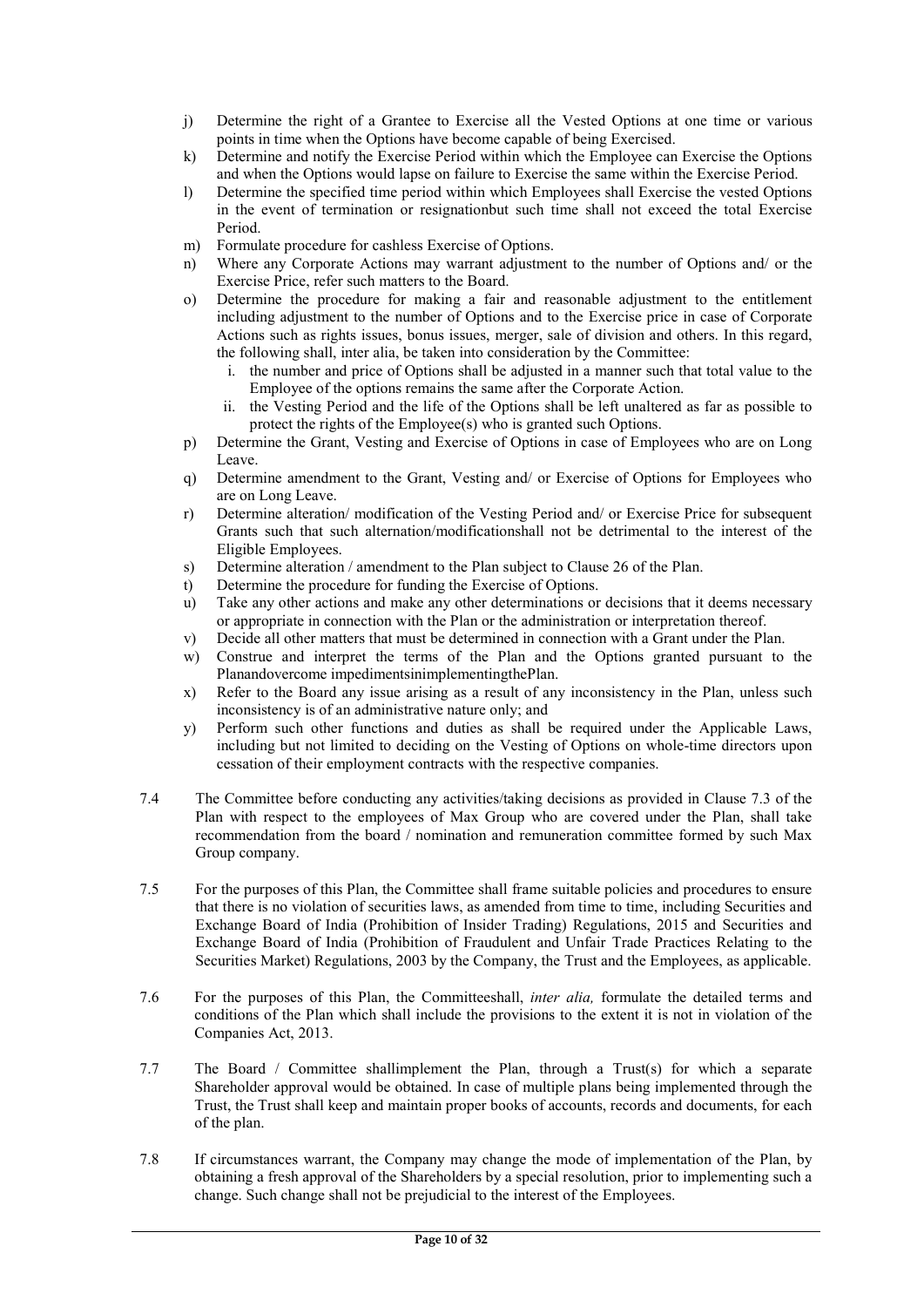- 7.9 The Trust shall transfer the Shares to the Grantees in the manner specified by the Committee. The Trustee(s) of the Trust shall administer the transfer of Shares to the Grantee as per the directions of the Board/Committee and as stipulated in the Plan.
- 7.10 The Trust shall be governed by the Trust Deed to be formulated by the Committee and shall contain the minimum provisions as specified in SEBI Regulations. The Trust Deed and any modifications thereto shall be filed with the stock exchanges where the Shares of the Company are listed.
- 7.11 The Trusteesshall ensure that appropriate approvals of the Shareholders are obtained by the Company to administer the Plan through the Trust. The Trustee shall undertake Secondary Acquisition of Shares.
- 7.12 The Trustees shall be shown a non-promoter and non-public shareholder in the disclosure to the Recognised Stock Exchanges and the Trustees shall not vote in respect of the shares held by the Trust.
- 7.13 Subject to the provisions of the Applicable Laws, the Company / Max Group companies/otherlenders may provide loan to the Trust to acquire the Shares by means of Secondary Acquisition and such other terms and conditions as may be provided in the Loan Agreement to be entered into with the Trust, for the purpose of implementing the Plan. The Trust shall only undertake delivery-based transactions and not deal in derivatives. Further, the Trust shall not become a mechanism for trading in the Shares and shall not sell the shares in the secondary market except for situations provided in sub-regulation 15 of Regulation 3 the SEBI Regulations.
- 7.14 The Trust and the Company shall ensure that the Shares acquired through Secondary Acquisition are within the limits provided in the SEBI Regulations. The Shares acquired by the Trust through Secondary Acquisition shall be appropriated and backed-up by Grants under the Plan within the timeframe provided under the SEBI Regulations.
- 7.15 The Trust shall hold the Shares acquired through Secondary Acquisition for a minimum period of 6 months except where they are required to be transferred in the circumstances enumerated in clause (b) of sub-regulation (14) of Regulation 3 of SEBI Regulations, whether off-market or on the platform of Recognised Stock Exchanges.
- 7.16 The Trust shall make disclosures and comply with the other requirements applicable to insiders or promoters under the SEBI (Prohibition of Insider Trading) Regulations, 2015 or any modifications or re-enactment thereto.

## 8 SHARE POOL

- 8.1 Subject to Clause 21 of this Plan, the maximum number of Shares that may be acquired by the Trust by Secondary Acquisition under this Plan shall not exceed 1,72,55,738 Options (i.e.,5% of thepaid-up equity capital of the Company as on March 31, 2022). Subject to Applicable Law, the Company reserves the right to increase or reduce such number of Shares as it deems fit. Notwithstanding the foregoing, Shares with respect to which an Option is granted under this Plan that remain unaccepted or unexercised at the expiration or are not entitled for vesting or forfeited or lapsed or cancelled shall be added back to the number of Options that are pending to be granted. The Company through the Board or the Committee may, at their discretion, Grant such Options within the overall limit determined in accordance with this Plan.
- 8.2 In case of a Share-split where the face value of the Shares is reduced below INR2 or in case of consolidation of Shares or bonus issue, the maximum number of Options available for being granted under this Plan shall stand modified accordingly, so as to ensure that the cumulative paidup value (No. of Shares X Face value per Share) of the total Shares arising out of Exercise of Options pursuant to this Plan remains unchanged.
- 8.3 It is specifically to be noted that in the event of a split, consolidation, re-capitalization, subdivision, combination, re-classification of Shares, the Grants, Exercise Price and the Shares transferred/to be transferred pursuant to the Exercise may, at the sole discretion of the Committee, be proportionately adjusted from time to time. Subject to compliance with the Applicable Laws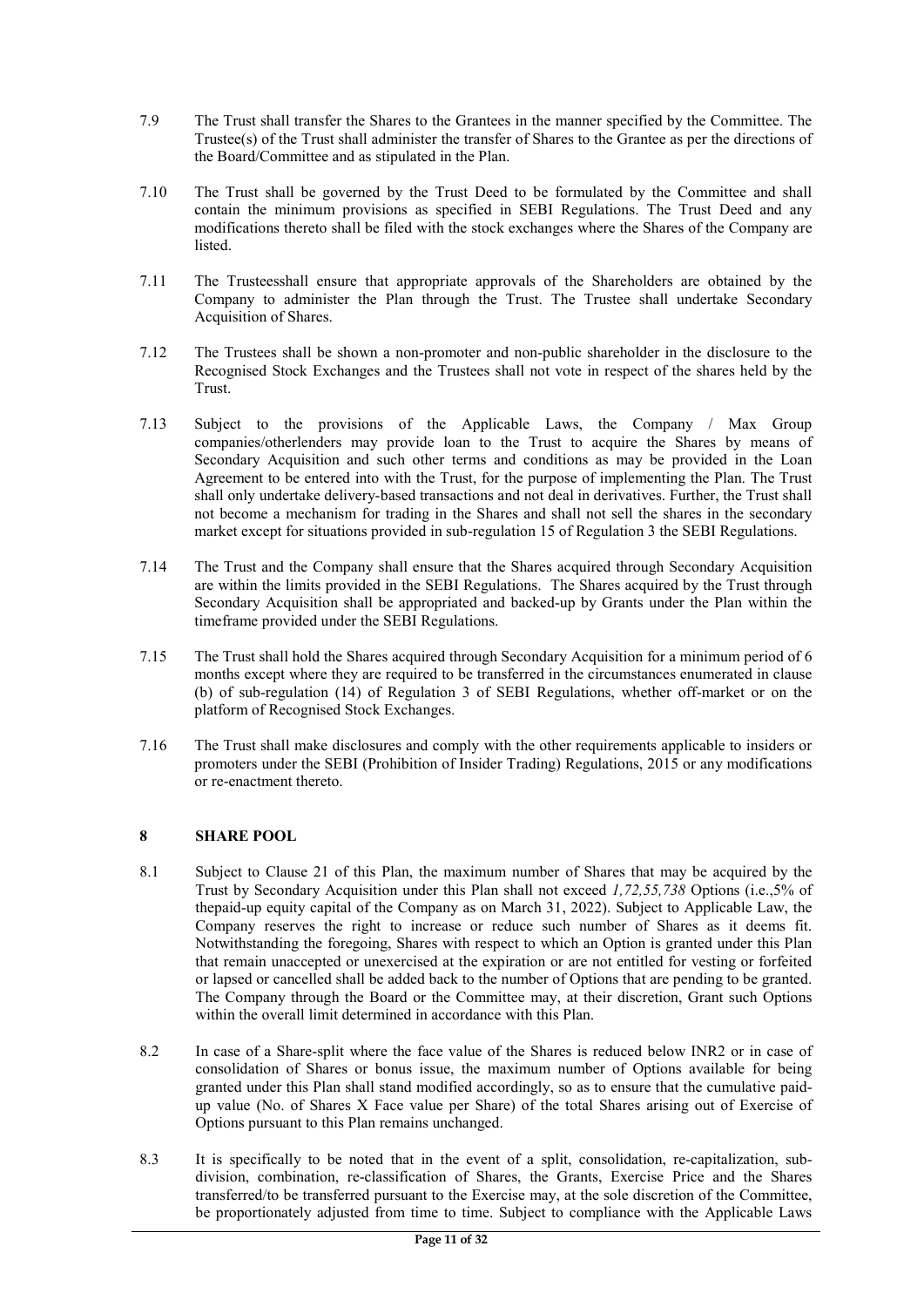pertaining to the Shares, decision of the Committee in this matter including but not restricted to dealing with fractions, rounding off etc., will be final.

## 9 GRANT OF OPTIONS UNDER THIS ESOP PLAN-2022

- 9.1 The Company, through the Committee, may offer the Options to an Eligible Employee in accordance with the terms and conditions under this Plan for the time being in force. The Committee will decide the number of Options to be granted to each Eligible Employee.
- 9.2 Subject to the conditions stipulated herein, each Option issued to a Grantee would be eligible for transfer of 1 (one) Share by payment of Exercise Price.
- 9.3 The Options shall be granted to Eligible Employees as decided by the Committee from time to time. Such Options shall be subject to all applicable terms and conditions stipulated herein.
- 9.4 During any one year, no Employee shall be granted Options equal to or exceeding 1% of the issued share capital excluding outstanding warrants and conversions (as understood under SEBI Regulations) of the Company at the time of Grant of Options unless an approval from the Shareholders is taken by way of special resolution in a General Meeting.
- 9.5 Subject to the overall limit prescribed in Clause 8.1 of this Plan, the Options may be granted in one or more tranches.
- 9.6 The Grant of the Options by the Company through the Committee to the Grantee shall be made in writing and communicated to the Grantee by a Letter of Grant. The Letter of Grant shall specify the Grant date, number of Options, the Vesting Period, schedule of Vesting, conditions for Vesting, the Exercise Price, Exercise Period and any other terms and conditions that the Committee may deem necessary.
- 9.7 The Eligible Employees will be required to consent to and submit the Letter of Acceptanceto the Trust to acknowledge acceptance of the terms and conditions of this ESOP Plan-2022 within the period prescribed in the Letter of Grant, or such extended time as the Committee may determine in its sole discretion.
- 9.8 The Closing Date of accepting the offer shall be as specified in the Letter of Grant. Unless provided otherwise in the Letter of Grant, the Closing Date shall not be more than 7 days from the Grant Date.
- 9.9 The Grant of Options under the Plan does not guarantee any entitlement to any future Grant of Options under the Plan.
- 9.10 The Grant of Options is of an occasional and extraordinary nature and constitutes a gratuitous and discretionary act by the Company. Consequently, no benefit derived from the Options granted under the Plan forms or shall form a part of any Grantee's normal, habitual or expected remuneration.

#### 10 METHOD OF ACCEPTANCE

- 10.1 The method of acceptance of the Grant, shall be determined in accordance with the terms stipulated in this Plan.
- 10.2 Subject to the terms contained herein, acceptance of a Grant by a Grantee shall conclude a contract between the Grantee and the Company.

## 11 VESTING OF OPTIONS

11.1 Options granted under Plan shall Vest not before one (1) year and not after the maximum Vesting Period of 4 years, from the date of Grant of such Options, as specified in the Letter of Grant issued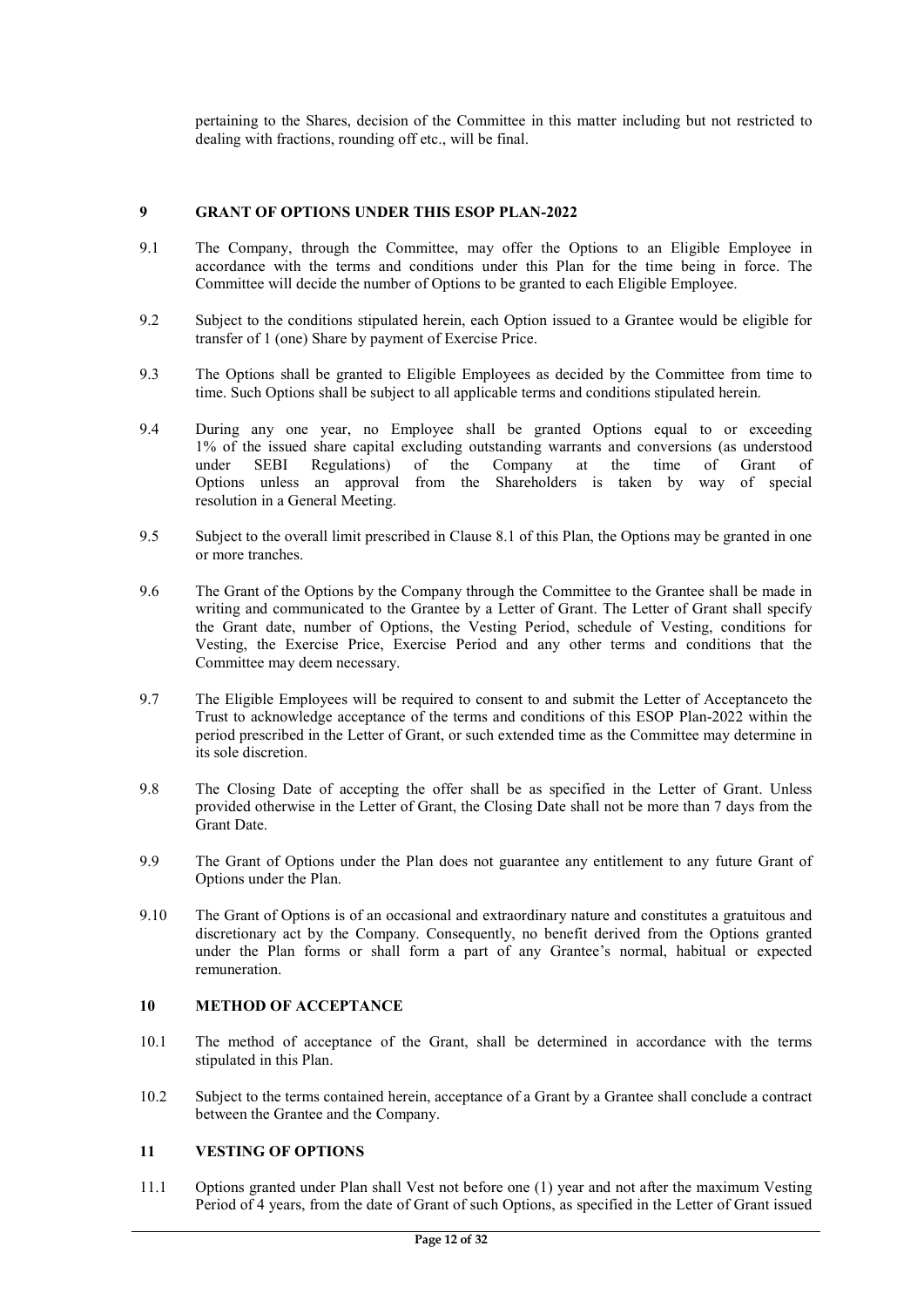to the Employees. In the event of death or Permanent Disability, the minimum Vesting Period of one (1) year shall not apply and in such instances, the Options shall vest in terms of Clause 15.1 of this Plan.

- 11.2 Subject to Clause 11.5and Clause 15, the Unvested Options shall Vest with the Grantee in accordance with the vesting conditions stipulated under this ESOP Plan-2022.
- 11.3 Subject to Applicable Laws, Clause 11.5, Clause 15, the Options shall Vest in the time and manner as determined by the Committee and set out in the Letter of Grant. The Vesting of Options under this ESOP Plan-2022 would be subject to compliance with terms and conditions set forth under the Plan and continued employment or directorship (as the case may be) with aMax Group company.
- 11.4 Subject to Applicable Laws, the Committee may prescribe varying Vesting Periodfor different Grantees, and/or for different Options under the Plan.
- 11.5 Subject to Applicable Laws, unless the Committee decides otherwise, no Option shall Vest or allowed to be exercised by a Grantee, if such Grantee carries on or engages, directly or indirectly, whether through partnership or as a shareholder, joint venture partner, collaborator, consultant or agent or in any other manner whatsoever, whether for profit or otherwise, any business which competes directly or indirectly with the whole or any part of the business carried on by the Max Group or any activity related to the business carried on by the Max Group. Decision of the Committee in this regard shall be final and conclusive and cannot be called in question by the Grantee. For the sake of clarity, the restriction contained in this Clause shall not apply to any investment held as a portfolio by the Grantee or any activity/ business carried out by the Granteepursuant to his duties as an Employee or Director and shall not apply to the Nominee of the Grantee.

## 12 EXERCISE PRICE

The Exercise Price of the Vested Options shall be as determined by the Committee which shall be equivalent to the volume weighted average share price of the Company during any time period ranging upto 90 trading days immediately preceding three days prior to the date of Grant, on the stock exchange with the higher trading volume for the Company's Shares or such other equivalent price as may be decided by the Committee. The Exercise Price shall be provided in the Letter of Grant in pursuance of this Plan.

#### 13 EXERCISE OF OPTIONS/ TRANSFER OF SHARES

- 13.1 Subject to terms of this Plan and subject to Applicable Laws, a Grantee/Beneficiary can Exercise (as per the schedule of Vesting contained in the Letter of Grant) by applying to the Trust during the Exercise Period, by way of an Exercise Application and upon payment of the Exercise Price.
- 13.2 The Committee can decide the procedure for the Exercise of Options and Transfer of Shares.

No Vested Option shall be exercisable in its fractional form and each Option entitles the Grantee thereof to apply for and be transferred 1 (one) Share each on the payment of the Exercise Price to the Trust during the Exercise Period, subject to the terms and conditions specified in the Letter of Grant. The unexercised portion of the Option will continue to be available to the Employee or the Nominee, for Exercise, in case of specified circumstances such as death, disability, etc., up to such time as provided for in the Letter of Grant.

- 13.3 Exercise of the Vested Options shall take place at the time and place designated by the Committee and/or the Trust and by executing such documents as may be required under the Applicable Laws or by The Trust to pass a valid title of the relevant Shares to the Grantee/ Nominee, free and clear of any liens, encumbrances and transfer restrictions save for those set out therein.
- 13.4 A Vested Option shall be deemed to be validly exercised only when the Committee and/or the Trust or any other person authorized by the Committee in this regard, receives written and signed notice of Exercise Application from the Grantee/ Beneficiary and, subject to Clause 12 of this Plan, the full payment of the Exercise Price, taxes (wherever arising) and any other sums due referred to in Clause 22 to the Company as per this Plan in respect of Exercise of the Option ('Aggregate Exercise Price').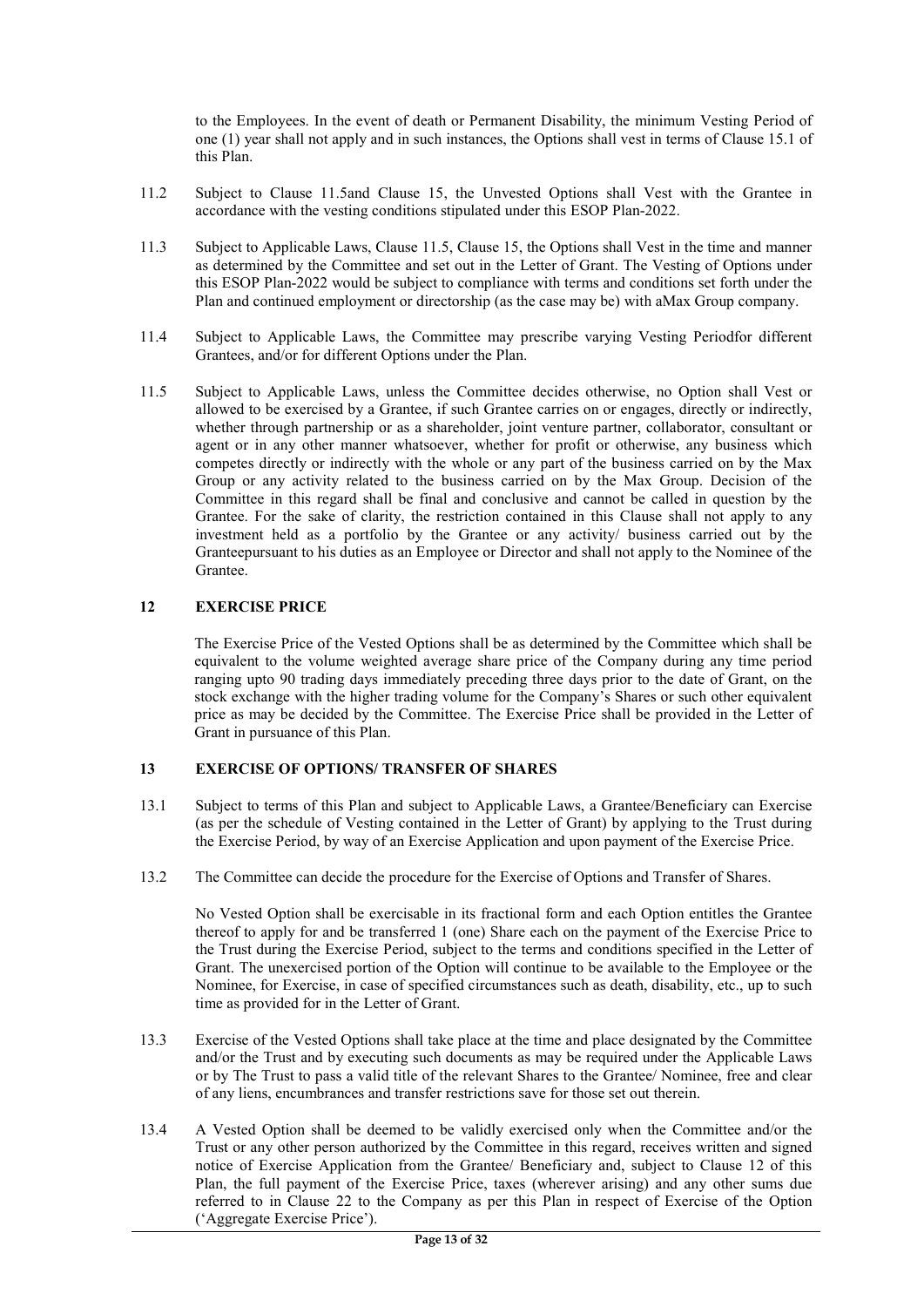- 13.5 The Aggregate Exercise Price shall be paid in full upon the Exercise of the Vested Options. Payment must be made by one of the following methods:
	- (i) Cheque or demand draft issued in the name of the Trust; or
	- (ii) Remittance directly from the Grantee's bank to the bank account of the Trust (wire transfer) as the Trust may specify; or
	- (iii) Any combination of such methods of payment or any other method acceptable to the Trust at its sole discretion.
- 13.6 At the time of transfer of Shares pursuant to a valid Exercise, the Grantee/ Nominee will be required to sign such papers as may be considered necessary by the Committee and/or the Trust to lawfully execute/ enforce various provisions of this Plan.
- 13.7 The Committee and/or the Trust shall endeavor to ensure that the process of transfer of Shares to the Grantee who has validly exercised his Vested Options is completed within a reasonable period of time from the time of receiving the Exercise Application by the Trust. No adjustment will be made for dividend or any other right for which record date is prior to the date the Shares are transferred.
- 13.8 Notwithstanding anything else contained in this Plan, if the Grantee/ Nominee does not Exercise his Vested Options within the time period as specified by terms of this Plan, the Options shall automatically lapse at the end of the aforesaid period.
- 13.9 If the Exercise of Options within the Exercise Periodis prevented by any law or regulation in force, the Board or Committee shall defer or not permit the Exercise of Options till such time as it is prohibited by the applicable laws or regulations and in such an event the Company shall not be liable to pay any compensation or similar payment to the Grantee for any loss suffered due to such refusal.
- 13.10 Only upon transfer of the Shares, the Grantees/Nominees shall become Shareholders. The Shares to be transferred shall rank pari-passu in all respects with the outstanding Shares of the Company.
- 13.11 All such unexercised Options that so lapse, shall revert to the share pool as referred in Clause 8 of this Plan and may be granted at the discretion of the Board or the Committee to any other Eligible Employee.
- 13.12 In the event that a Grantee fails to Exercise the Option within the Exercise Period, the amount paid/payable (if any) by the Grantee at the time of Grant, may be forfeited by the Company.
- 13.13 Subject to the Exercise Period, the Vested Options may be Exercised during the lifetime of the Grantee, only by the Grantee and after his demise, by his Nominee.
- 13.14 Under this Plan, the Trust will transfer existing shares held by it, as and when the Vested Options are exercised by the Grantees.
- 13.15 The Trust shall not purchase or sell shares of the Company through any other method that has been prohibited as per the Applicable Laws.
- 13.16 The respective Max Group companies, at their sole discretion and subject to Applicable Laws and Articles of Association of the Company, may extend financial assistance or facilitate such assistance through a third party to the extent as permitted under the Applicable Laws and in any mode or manner it deems fit, to enable the Grantee to Exercise the Options within the Exercise Period. The mode, manner and amount of the financial assistance, applicable rate of interest (if any) and recovery of principal and interest shall be communicated by the respective Max Group companiesin due course.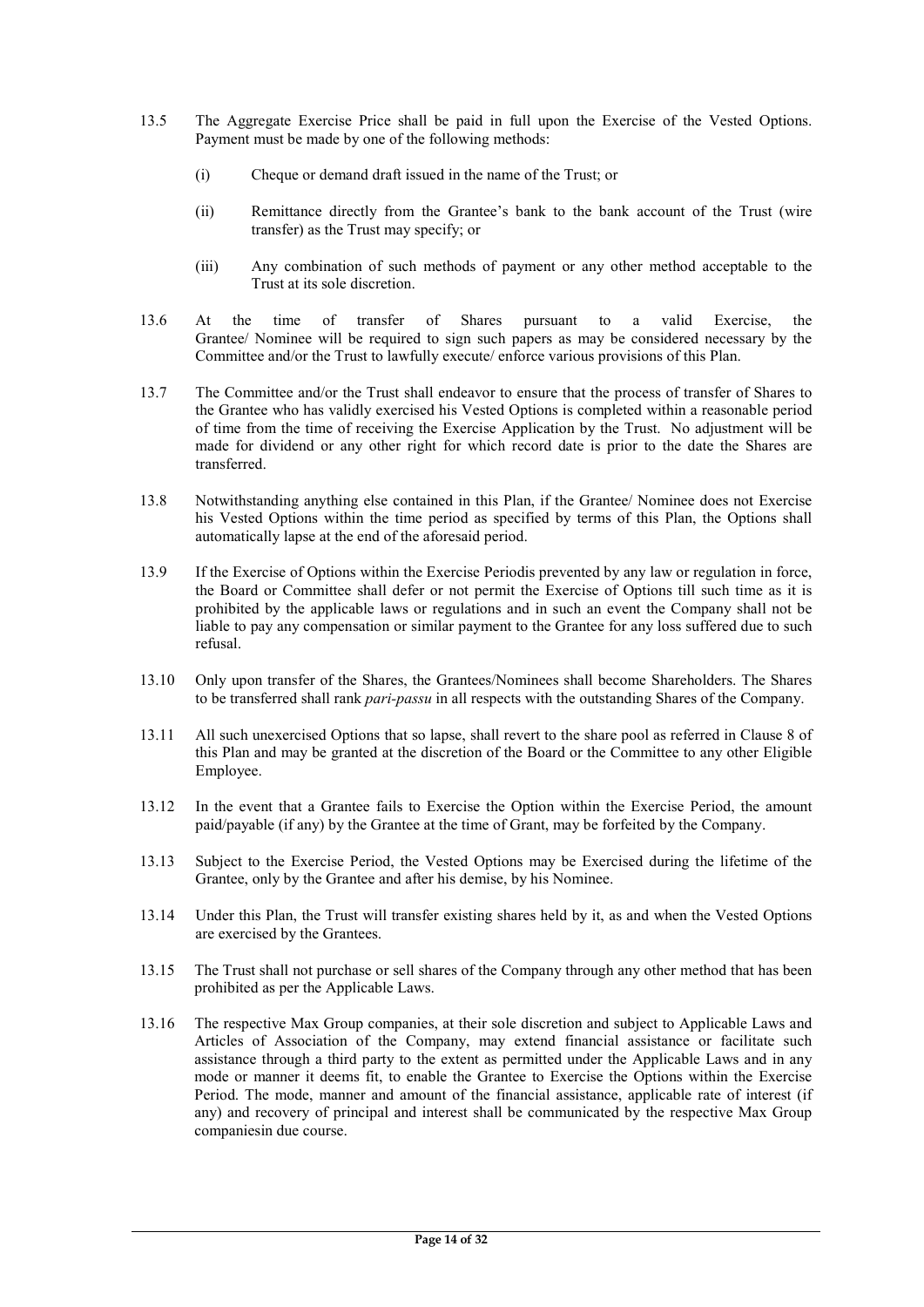## 14 TRANSFER OF SHARES UPON EXERCISE

- 14.1 Upon Exercise, the number of Shares proportionate to the number of Vested Options Exercised will be transferred in the name of the Grantee.
- 14.2 All stamp duty or other taxes imposed by Applicable Laws payable on transfer of Shares shall be borne by the Grantee.
- 14.3 Neither the Grantee nor any person entitled to Exercise the Grantee's rights in the event of death of the Grantee, shall have any right or status of any kind as a Shareholder, including the right to receive any dividend or to vote or in any manner enjoy benefits of a shareholder in respect of any Options covered by the Grant unless the Grantee/ Beneficiary exercises the Vested Options and becomes a registered holder of the Shares. Upon becoming a registered holder of the Shares by the Exercise, the Grantee shall be entitled to all rights and obligations as a Shareholder from the date of issue and transfer of Shares pursuant to the Exercise under this ESOP Plan-2022 and in accordance with the Articles of Association.
- 14.4 Subject to Securities and Exchange Board of India (Prohibition of Insider Trading) Regulations, 2015 and the code of conduct to regulate,monitor and report trading by insiders, the Committee shall also have the right to impose a 'quiet period' at its discretion, during which period any Grantee who has been transferred Shares (on the Exercise of Vested Options) shall not be permitted to transfer, sell or dispose-off his/her Shares acquired under this ESOP Plan-2022 in any manner whatsoever, other than as may be determined by the Committee.

## 14.5 Non-transferability of Options

Except as provided herein under this ESOP Plan-2022, the Options held by a Grantee are not transferable to any Person except the Beneficiary or Nominee as the case may be, and as specified in the Nomination Form in the event of death of the Grantee. Beneficiaryor Nominee will have to complete all legal formalities mentioned in Applicable Laws and produce requisite documents to prove his/her/their right within 90 days from the event of death of the Grantee. The Options cannot be pledged, hypothecated, charged, mortgaged, assigned, alienated or disposed of in any other manner.

#### 15 TERMINATION OR CESSATION

#### 15.1 On death of a Grantee

In case of cessation of employment in the event of death of a Grantee while in employment or while serving as a Director, all Unvested Options granted to the Grantee shall immediately vest on that day in the Beneficiaries or Nominees of the deceased Grantee as indicated in the Nomination Form. All the Vested Options, including the Options vested in accordance with the preceding sentence, may be exercised by the Nominee or Beneficiary, in no event later than 180 (one hundred eighty) days from the date of death. Vested Options that are not Exercised within the aforementioned period shall lapse upon the expiry of the period specified or the expiry of the Exercise Period, whichever is earlier. Any Vested Options not exercised by the Nominee or Beneficiary within the period specified herein shall automatically lapse at the end of the aforesaid period

All such unexercised Options that so lapse shall revert to the Share Pool, as referred in Clause 8 of this Plan and may be granted at the discretion of the Board or the Committee to any other Eligible Employee.

#### 15.2 OnPermanent disability of Grantee

In case of Permanent Disability of a Grantee, whilst he is still employed with the Max Group or serving as a Director, resulting in the cessation of employment or directorship (as the case maybe) of such Grantee, (i) all Unvested Options shall Vest in such Grantee immediately on the day of suffering the Permanent Disability and (ii) the Grantee or the Nominee or Beneficiary may Exercise his or her Vested Options immediately after suffering the Permanent Disability, but in no event, later than 90 (ninety) days from the date of Permanent Disability. Vested Options that are not exercised within the aforementioned period shall lapse upon the expiry of the period specified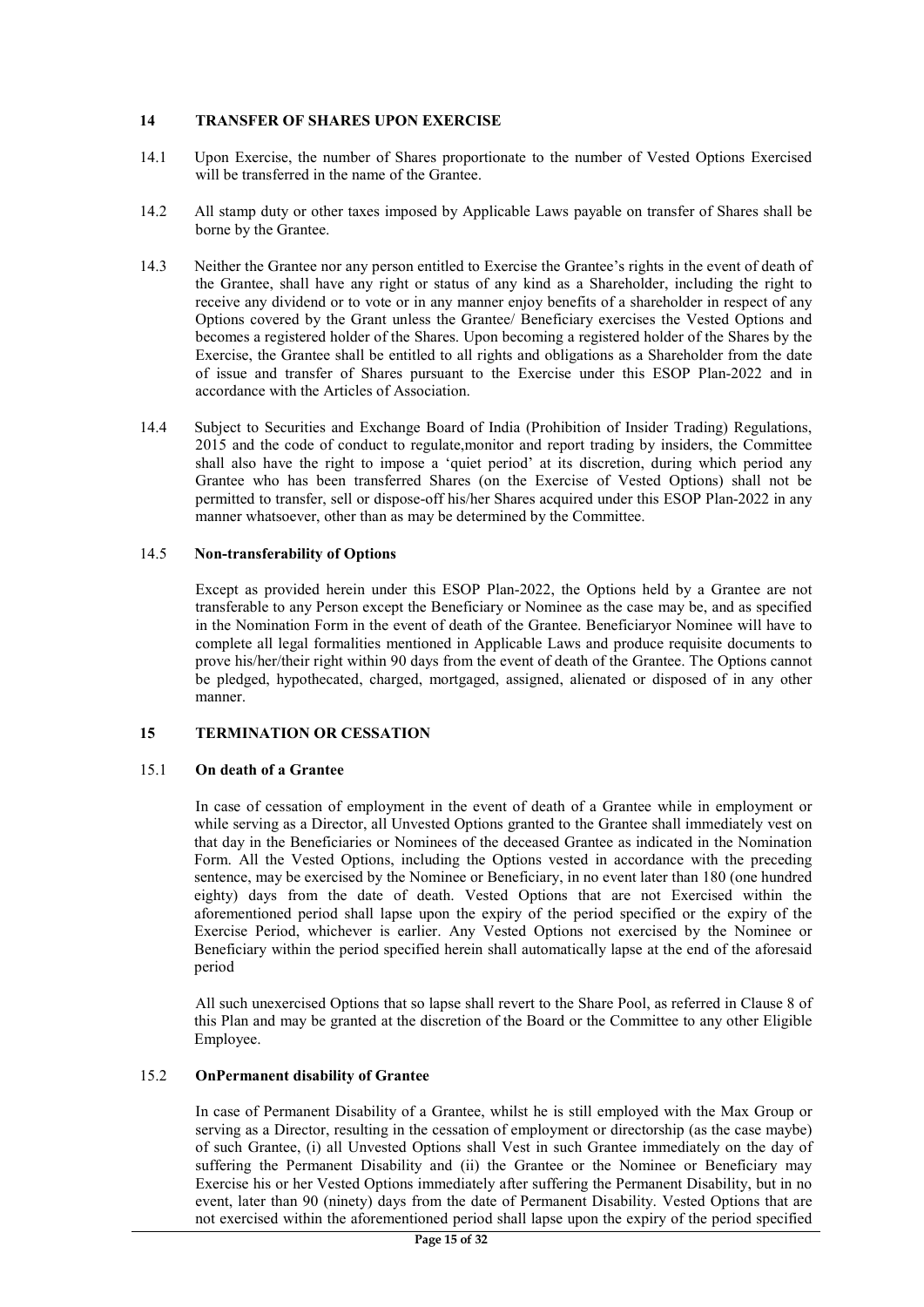herein or the expiry of the Exercise Period, whichever is earlier. Any Vested Options not exercised within the time by the Nominee or Beneficiaries within the period specified herein shall automatically lapse at the end of the aforesaid period.

All such unexercised Options that so lapse shall revert to the Share Pool, as referred in Clause 8 of this Plan and may be granted at the discretion of the Board or the Committee to any other Eligible Employee.

## 15.3 On Resignation

Other than those Grantees covered in Clause 15.4, if (a) the Grantee voluntarily resigns from his employment or directorship (other than cases where Grantee resigns as Director, but remains an Employee), or (b) the Grantee retires under a voluntary retirement scheme of Max Group, if any, or (c) the Max Group and the Grantee mutually separate from an employment relationship, then:

- (i) all Unvested Optionsheld by such Grantee shall immediately and automatically lapse on the date of resignation/voluntary retirement from employment/directorship;
- (ii) all Unvested Options that lapse shall revert to the Share Pool, as referred in Clause 8 of this Plan and may be granted at the discretion of the Board or the Committee to any other Eligible Employee;
- (iii) all Vested Optionswhich have not been Exercised by such Grantee need to be exercised before the last day of employment or directorship (as the case may be);
- (iv) all such Vested Options that remain unexercised at the expiry of the said last effective date of employment, shall automatically lapse; and
- (v) all such Vested Options that lapse shall revert to the Share Pool, as referred in Clause 8 of this Plan and may be granted at the discretion of the Board or the Committee to any Eligible Employee.

### 15.4 Termination with Cause

In the event the employment of a Grantee has been terminated by the Max Group for Cause, all outstanding Options i.e., Vested Options not Exercised and Unvested Options, shall immediately stand cancelled and all rights of the Grantee thereunder shall extinguish with immediate effect.

All such Options (Vested Options or Unvested Options) that so lapse or are terminated or cancelled shall revert to the Share Pool, as referred in Clause 8 of this Plan and may be granted at the sole discretion of the Committee to any Eligible Employee.

#### 15.5 On Retirement

In case the employment of the Grantee with the Max Group is terminated due to the Grantee's Retirement on attaining the superannuation age or onwards,the Unvested Options will continue to Vest in accordance with the Vesting schedule as prescribed in Clause 11 of this Plan.In case of death of Grantee after Retirement, the Unvested Options immediately Vest on that day. The Vested Options shall be permitted to be Exercised no later than 90 (ninety)days from the date of separation from the Max Group, unless the Committee decides otherwise. Any Vested Options notExercised within this aforesaid period shall lapse and stand forfeited at the end of the aforesaid period.

In case of death of a Granteepost his Retirement, all the Options Vested in him shall automatically Vest in the Beneficiaries or Nominees, who shall be entitled to Exercise such Vested Options within 90 (ninety) days from the date of his death, failing which the Options shall lapse.

#### 15.6 On Abandonment

In the event a Grantee abandons employment or his office (i.e., absents himself) for a continuous period of 30 (thirty) days or as specified by the relevant internal policy or as specified by the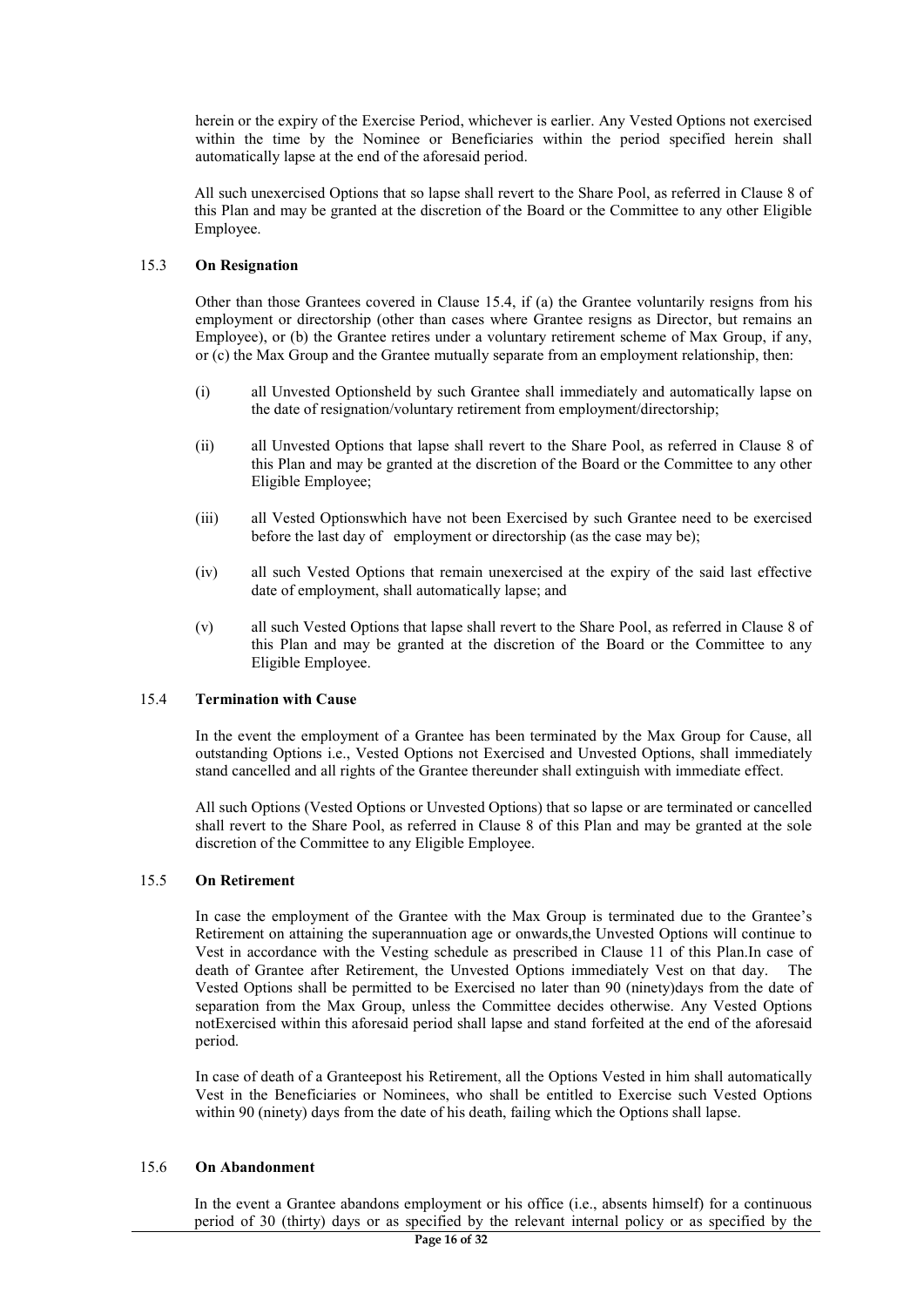Committee, all Options granted to the Grantee, including the Vested Options, whichwere not exercised at the time of abandonment of employment, shall stand terminated with immediate effect. The Committee, at its sole discretion shall decide the date of abandonment by the Grantee and such decision shall be binding on all concerned parties.

All such Options (Vested Options or Unvested Options) so terminated/cancelled shall revert to the Share Pool, as referred in Clause 8 of this Plan, and may be granted at the sole discretion of the Committee to any Eligible Employee.

## 15.7 Other terminations

In case the employment of the Grantee is terminated for any reason other than specified in Clauses 15.1 to 15.6 of this Plan, all Unvested Options with the Grantee on the Termination Date shall lapse, unless the Committee otherwise decides. The Vested Options can be exercised by the Grantee within the Exercise Period or nolater than 30 (thirty) days from the date of separation from the Max Group, whichever is earlier, only at the discretion of the Committee. Any Vested Options not exercised within this aforesaid period shall lapse and stand forfeited at the end of the aforesaid period.

All such Options (Vested Options or Unvested Options) so terminated/cancelled shall revert to the Share Pool, as referred to in Clause 8 of this Plan and may be granted at the sole discretion the Committee to any Eligible Employee.

## 15.8 On Transfer

In case the Employee is transferred to any company within the Max Group, all Unvested Options with the Granteewill continue to Vest in accordance with the Vesting Period as prescribed in Clause 11 of this Plan. The Vested Options shall be permitted to be Exercised as per the terms of Letter of Grant, unlessthe Committee decides otherwise. Any Vested Options not exercised within this aforesaid Vesting Period shall lapse.

#### 16 RANKING OF SHARES AND RIGHTS OF SHAREHOLDERS

The Shares transferred on the Exercise of Vested Options shall rank pari-passu with all the existing Shares subject to such exceptions and restrictions as may be specified in Articles of Association and this ESOP Plan-2022. At the time of transfer of Shares pursuant to a valid Exercise, the Eligible Employee will be required to sign such document as may be considered necessary by the Committee/ Company / Trust to lawfully execute/ enforce various provisions of this ESOP Plan-2022.

# 17 NOTICES AND CORRESPONDENCE

- 17.1 Any notice required to be given by a Grantee/ Nominee to the Board and/or the Committee and/or the Trust or any correspondence to be made between a Grantee/ Nominee and the Board and/or the Committee and/or the Trust may be given or made to the Board and/or the Committee and/or the Trust at the registered office of the Company or at a place as may be notified by the Board and/or the Committee and/or the Trust in writing.
- 17.2 Any notice required to be given by the Board and/or the Committee and/or the Trust to a Grantee/ Nominee or any correspondence to be made between the Board and/or the Committee and/or the Trust and a Grantee/ Nominee shall be given or made by the Board and/or the Committee and/or the Trust on behalf of the Company at the address provided by the Grantee in the Letter of Acceptance or Nomination Form.

### 18 LOCK-IN

The Shares transferred pursuant to the Exercise of the Vested Options under Clause 3 of this Plan shall not be subject to a lock-in as specified under the Plan unless the Committee decides otherwise.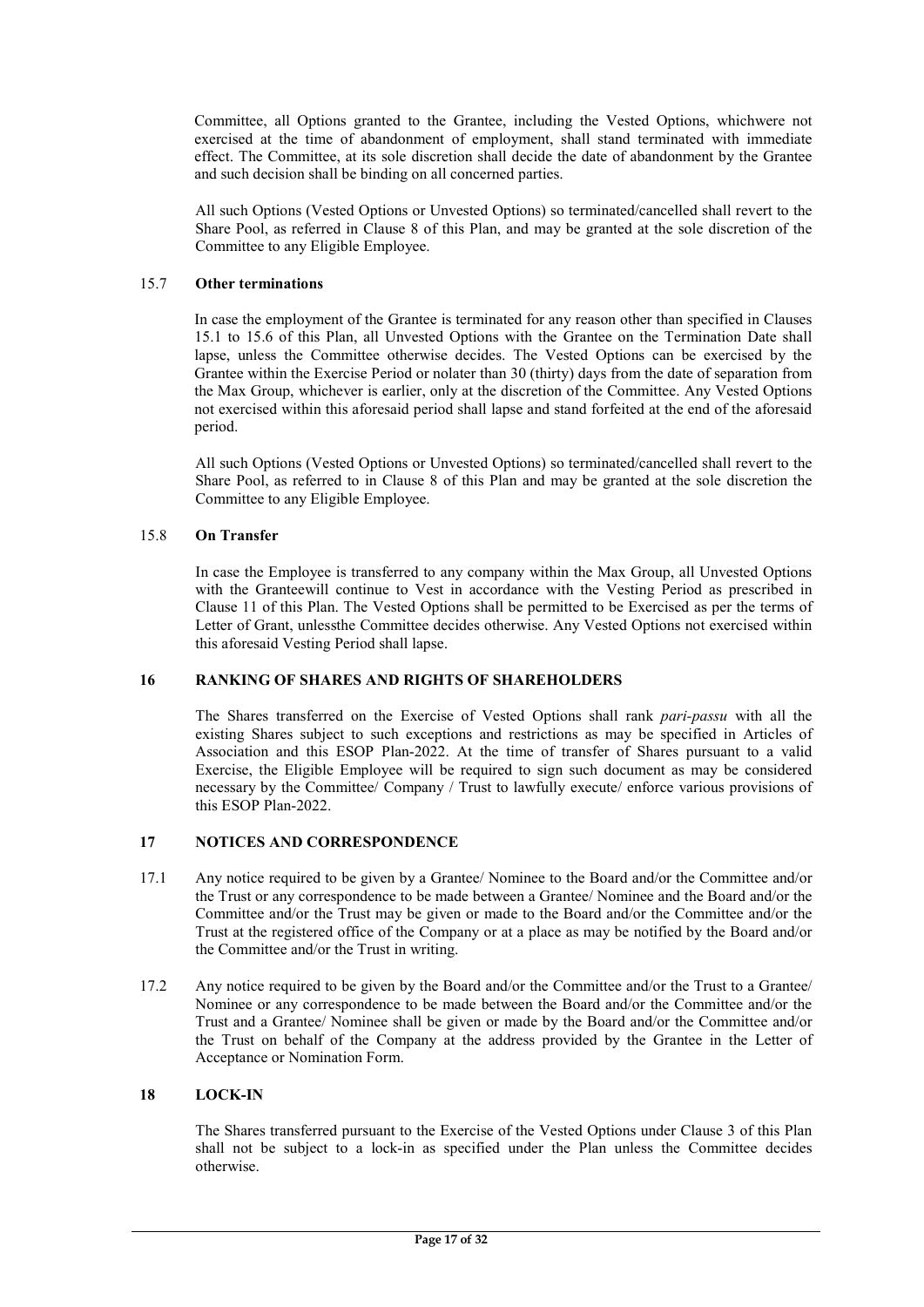## 19 BENEFICIARY/ NOMINEE DESIGNATION

Each Grantee under this Plan may nominate, from time to time, any Beneficiary or Beneficiaries to whom any benefit accrued to such Grantee under this Plan is to be delivered in case of his or her death before he or she receives all of such benefit. Each such nomination shall revoke all prior nominations by the same Grantee, shall be in a form prescribed by the Company and will be effective only when filed by the Grantee in writing with the Trustduring the Grantee's lifetime.

## 20 TRANSFERABILITY OF SHARES

20.1 Subject to Clause 14.4, Clause 18, Clause 27.6 and Clause 27.9of this Plan, any Grantee (Employee/ex-Employee/Beneficiary) who wishes to sell the Shares acquired pursuant to Exercise of Grants can sell the Shares freely over the Recognised Stock Exchange in India where Shares are listed.

## 21 CORPORATE ACTIONS

- 21.1 In case of Corporate Action, the Committee in accordance with Applicable Laws shall ensure while taking into consideration the global best practices in this area that adjustment to Exercise Price, number of Options granted, accelerated Vesting etc., shall be appropriately made/ settled in cash without prejudice to the interest of the Grantee. The decision of the Committee on whether such action is necessary and the extent of such action by the Committee shall be final and binding.
- 21.2 In the event that a Grantee who has been granted Options under this Plan, is transferred pursuant to scheme of arrangement, amalgamation, merger or demerger or continued in the existing company, prior to the Vesting or Exercise, the treatment of Options in such case shall be specified in such scheme of arrangement, amalgamation, merger or demerger provided that such treatment shall not be prejudicial to the interest of the Employee.

## 22 WITHHOLDING TAX OR ANY OTHER SUMS

- 22.1 All Shares transferred to the Grantee on Exercise of Options granted under this Plan shall be subject to all applicable taxes, withholding tax and/ or any levy and/ or any contribution and/ or any sums due (by whatever name it is called) arising due to participation in this Plan (in or outside India), if any, and the Max Group company or Committee or the Trust, accordingly, may withhold / recover such taxes and/ or levy and/ or contribution and/ or payment in full unless Committee decides to withhold in part.
- 22.2 Notwithstanding anything contained in other Clauses of this Plan, if the Grant of the Option and/ or the Vesting of Option and/ or the Exercise of the Options and/ or transfer of the Shares under the Plan and or at any time while this Plan is in operation shall be subject to any levy and/ or taxes or contribution or payment (by whatever name called), if any, that is levied on or payable by the Max Group (in or outside India), then such taxes and/ or levy and/ or contribution and/ or payment shall be recovered in full by the Trust.
- 22.3 Notwithstanding anything else contained in this Plan, no Shares/ sale proceeds therefrom, as the case may be, shall be transferred/ disbursed to the Grantee/ Nominee, on Exercise of the Options under the Plan, unless appropriate levies/ taxes/ contributions/ payments as given in this Clause are recovered in full by the Trust.

### 23 DISPUTE RESOLUTION

Any dispute or difference or question of any nature arising under or relating to the Plan shall be referred to the nomination and remuneration committee of the respective Max Group company and its decision shall be final and binding in all respects.

# 24 GOVERNING LAW

24.1 This Plan and all agreements thereunder shall be governed by and construed in accordance with the Applicable Laws of India. The Grant of Options and transfer of Shares under this ESOP Plan-2022 shall entitle the Company to require the Grantees to comply with such requirements of Applicable Laws as may be necessary in the opinion of the Committee. In case of any conflict between the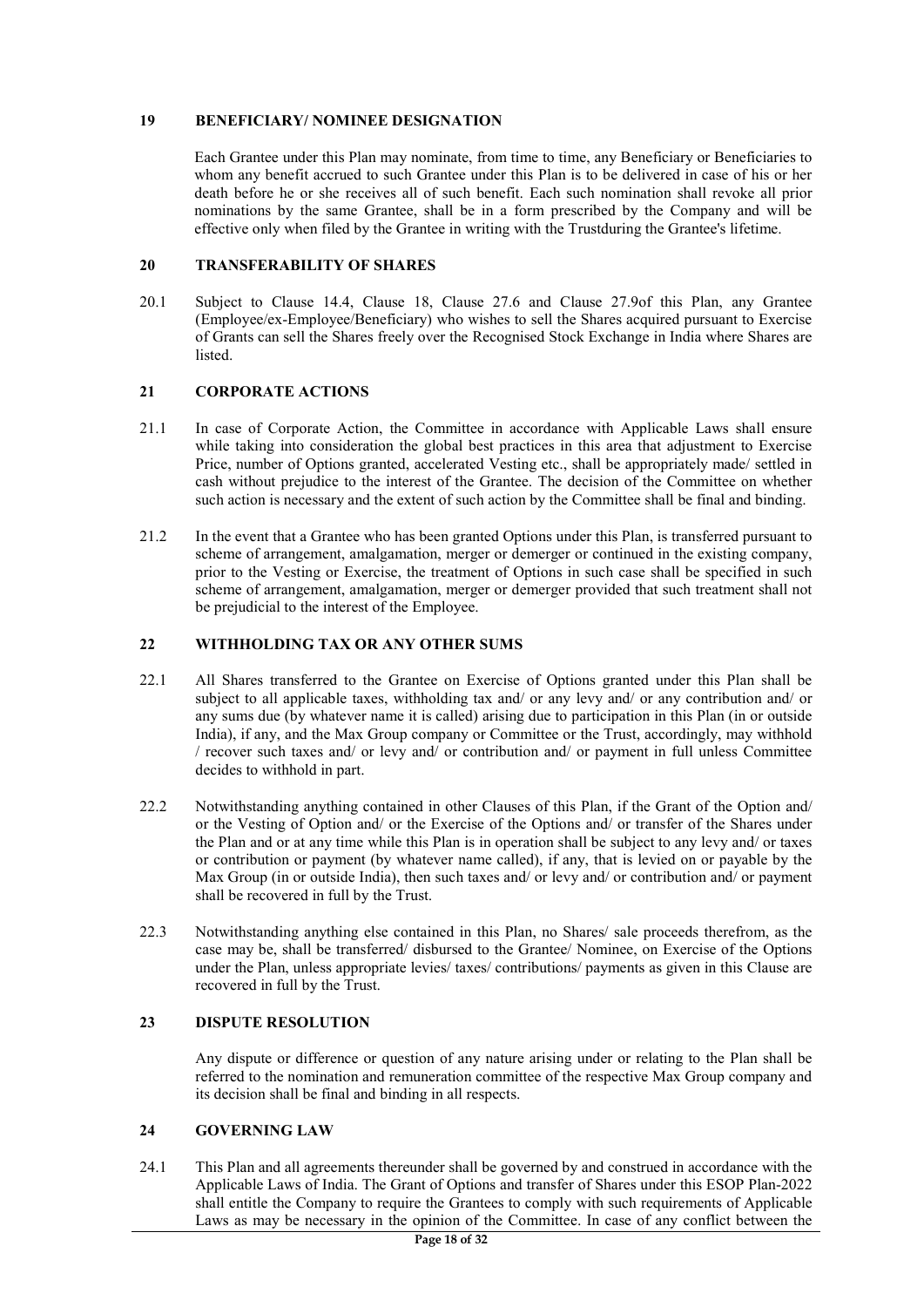provisions of this ESOP Plan-2022 and any provisions, rules, regulations or guidelines issued under Applicable Laws, the provisions of the Applicable Laws shall override the provisions of this ESOP Plan-2022 to the extent of such conflict.

- 24.2 The Grantee agrees and acknowledges that the Grantee has received and read a copy of this Plan. In the event that any Applicable Laws render this ESOP Plan-2022 as illegal or void, this ESOP Plan-2022 shall automatically be treated as withdrawn and cancelled and the Company / the Trust shall have no obligation or liability whatsoever towards any Grantee including in relation to any Vested Options or Unvested Options. The inability of the Company / the Trust to obtain approval from any regulatory body having jurisdiction over the Company / the Trust, or under any Applicable Laws, for the lawful issuance and sale of any Shares hereunder shall relieve and wholly discharge the Company of any and all liability in respect of the failure to Grant the Options or transfer the Shares.
- 24.3 In order to comply with regulations of any other country or to avail any tax or other benefits, Committee may at its sole discretion and in compliance with Applicable Laws, may formulate an addendum to this Plan for Employees employed in that country and make it applicable to such Employees from the date determined by the Committee/ Board.

## 25 REGULATORY APPROVALS

- 25.1 The implementation of this Plan, the Grant of any Option as per terms of the Plan and the issuance/transfer of any Shares under this Plan shall be subject to the procurement by the Company and the Grantee/ Beneficiary of all approvals and permits required by any regulatory authorities having jurisdiction over this Plan, the Options and the Shares transferred pursuant thereto. The Grantee/ Beneficiary under this Plan will, if requested by the Board and/or the Committee, provide such assurances and representations, as the Board and/or the Committee may deem necessary or desirable to ensure compliance with all applicable legal and accounting requirements.
- 25.2 The Board shall make all the relevant disclosures in the Director's Reportin relation to this Plan as are required under the Companies Act, 2013and as per Regulation 14 of SEBI Regulations.
- 25.3 The Company shall follow and confirm to applicable accounting policies as per applicable laws.

For accounting purposes, the Grant Date will be determined in accordance with applicable accounting standards.

## 26 MODIFICATION OF PLAN

- 26.1 The Board and/or the Committee may, subject to a special resolution passed by the members of the Company at any time and from time to time and Applicable Laws:
- 26.1.1 Revoke, add to, alter, amend or vary all or any of the terms and conditions of this Plan or all or any of the rights and obligations of the Grantee/ Grantee/ Beneficiary;
- 26.1.2 Formulate various sets of special terms and conditions in addition to those set out herein, to apply to the Grantee/ Grantee/ Beneficiary. Each of such set of special terms and conditions shall be restricted in its application to those Grantee/ Grantee/ Beneficiary;
- 26.1.3 Formulate separate sets of special terms and conditions in addition to those set out herein, to apply to each class or category of Grantee/ Grantee/ Beneficiary separately and each of such set of special terms and conditions shall be restricted in its applications to such Grantee/ Grantee/ Beneficiary;
- 26.1.4 Alter the Exercise Price, if the Option becomes unattractive due to fall in market price of the Shares.Provided that no variation, alteration, addition or amendment to this Plan can be made if it is detrimental to the interests of the Grantee/ Grantee/ Beneficiary and the approval of the shareholders by special resolution in General Meeting has been obtained.
- 26.2 Subject to this Plan, the Company may by special resolution in a General Meeting vary the terms of the Plan offered pursuant to an earlier resolution of the general body but not yet exercised by the Employee provided such variation is not prejudicial to the interests of the Employees.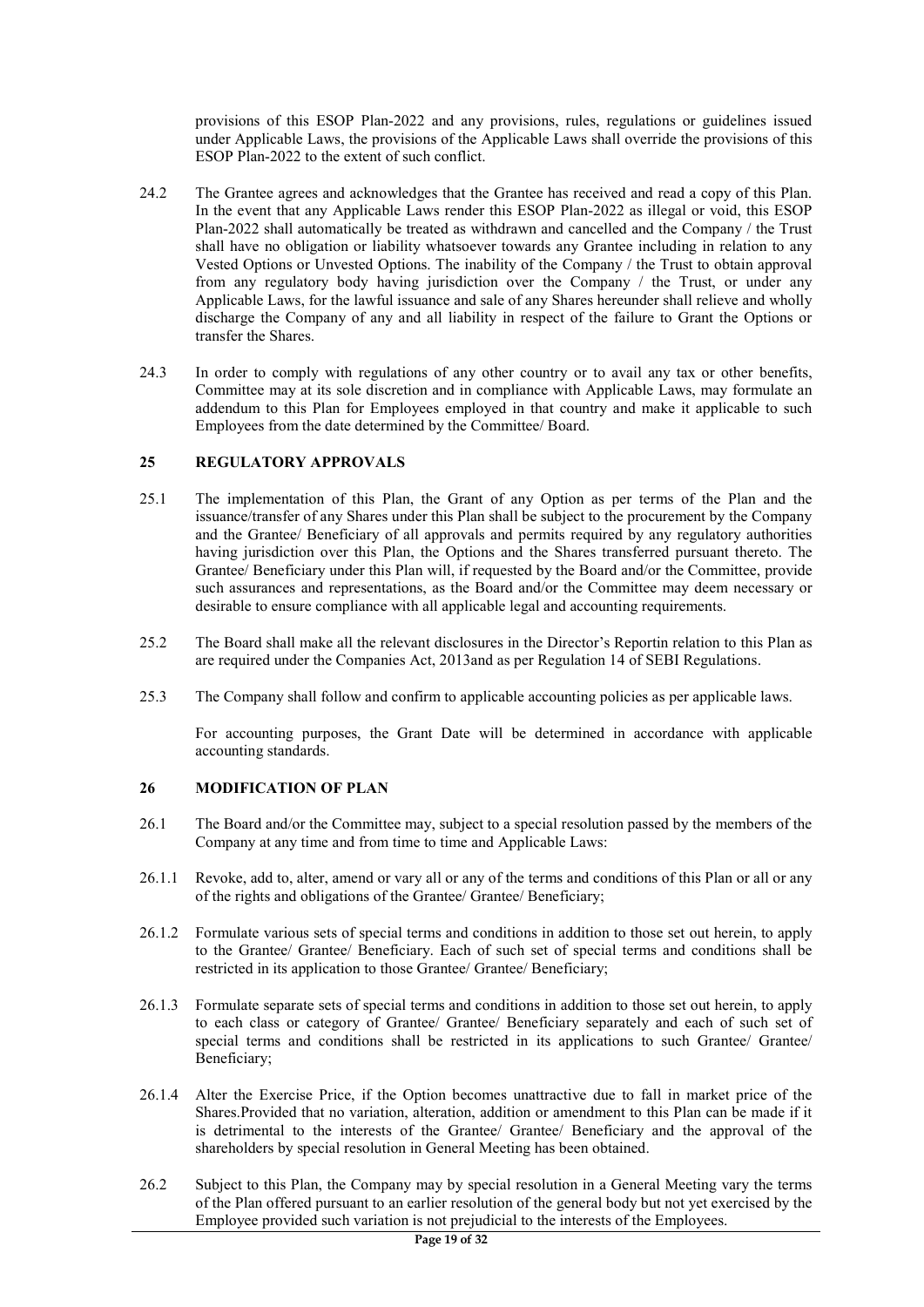26.3 Notwithstanding the provisions of Clause 26.1, a company shall be entitled to vary the terms of the Plan to meet any regulatory requirement without seeking shareholders' approval by special resolutionsuch that they are not detrimental to the Eligible Employees.

## 27 MISCELLANEOUS PROVISIONS

- 27.1 No right to a Grant: Neither the adoption of this Plan, nor any action of the Board and/or the Committee and/or the Trust shall be deemed to give an Employee any right to be granted an Option to acquire Shares or to any other rights hereunder except as may be evidenced by a Letter of Grant, and only to the extent of and on the terms and conditions expressly set forth therein, or in this Plan as the case may be.
- 27.2 No employment rights conferred: Nothing contained in this Plan or in any Grant made hereunder shall (i) confer upon any Employee any right with respect to continuation of employment with the Max Group, or (ii) interfere in any way with the right of the Max Group to terminate his employment at any time.

The rights granted to a Grantee upon the Grant of an Option shall not afford the Grantee any rights or additional rights to compensation or damages in consequence of the loss or termination of his office or employment with any present or past member of the Max Group for any reason whatsoever (whether or not such termination is ultimately held to be wrongful or unfair).

Transfer or Deputation: In the event a Granteeis transferred or deputed to a Max Group company, prior to Vesting or Exercise, the Vesting and/or Exercise as per the terms of Grant shall continue in case of such transferred or deputed Granteeeven after the transfer or deputation, subject to the internal policies of the respective Max Group companies.

- 27.3 Adherence to Applicable Laws: The Grantee/ Nominee shall comply with all Applicable Laws.
- 27.4 This Plan shall not confer on any person any legal or equitable rights against the Company (including the Board and/or the Committee and/or the Trust and/or the Trustees) directly or indirectly or give rise to any cause of action at law or in equity against the Company (including the Board and/or the Committee and/or the Trust and/or the Trustees).
- 27.5 The Company shall bear the costs of establishing and administering this Plan, including any costs of the Company's auditors or any independent financial adviser in relation to the preparation of any confirmation by them or provision of any other service in relation to this Plan.
- 27.6 The Grantee shall comply with the provisions of Securities and Exchange Board of India (Prohibition of Insider Trading) Regulations, 2015 and Securities and Exchange Board of India (Prohibition of Fraudulent and Unfair Trade Practices relating to Securities Market) Regulations 2003, as amended from time to time, to the extent applicable, or other applicable regulations notified in accordance with Applicable Laws as well as any code of conduct or such similar policy procedure or system formulated or adopted by the Board and communicated to the Grantee from time to time. Any violation of the Applicable Laws or code of conduct may result in cancellation of all Vested and Unvested Options as well as subject the Grantee to disciplinary action at the discretion of the Company.
- 27.7 The acceptance of the Grant is entirely voluntary and the Company (including the Board and/or the Committee) does not guarantee any return on Shares or Options.
- 27.8 This Plan constitutes the entire document in relation to its subject matter and supersedes all prior agreements and understandings whether oral or written with respect to such subject matter.
- 27.9 Inability to obtain authority: The inability of the Company / Trust to obtain authority from any regulatory body having jurisdiction over the Company / Trust, or under any Applicable Laws, for the lawful issuance and sale of any Shares hereunder shall relieve and wholly discharge the Company / Trust of any and all liability in respect of the failure to transfer or sell such Shares.
- 27.10 No member of the Board may act upon matters under this Plan specifically relating to such member of the Board.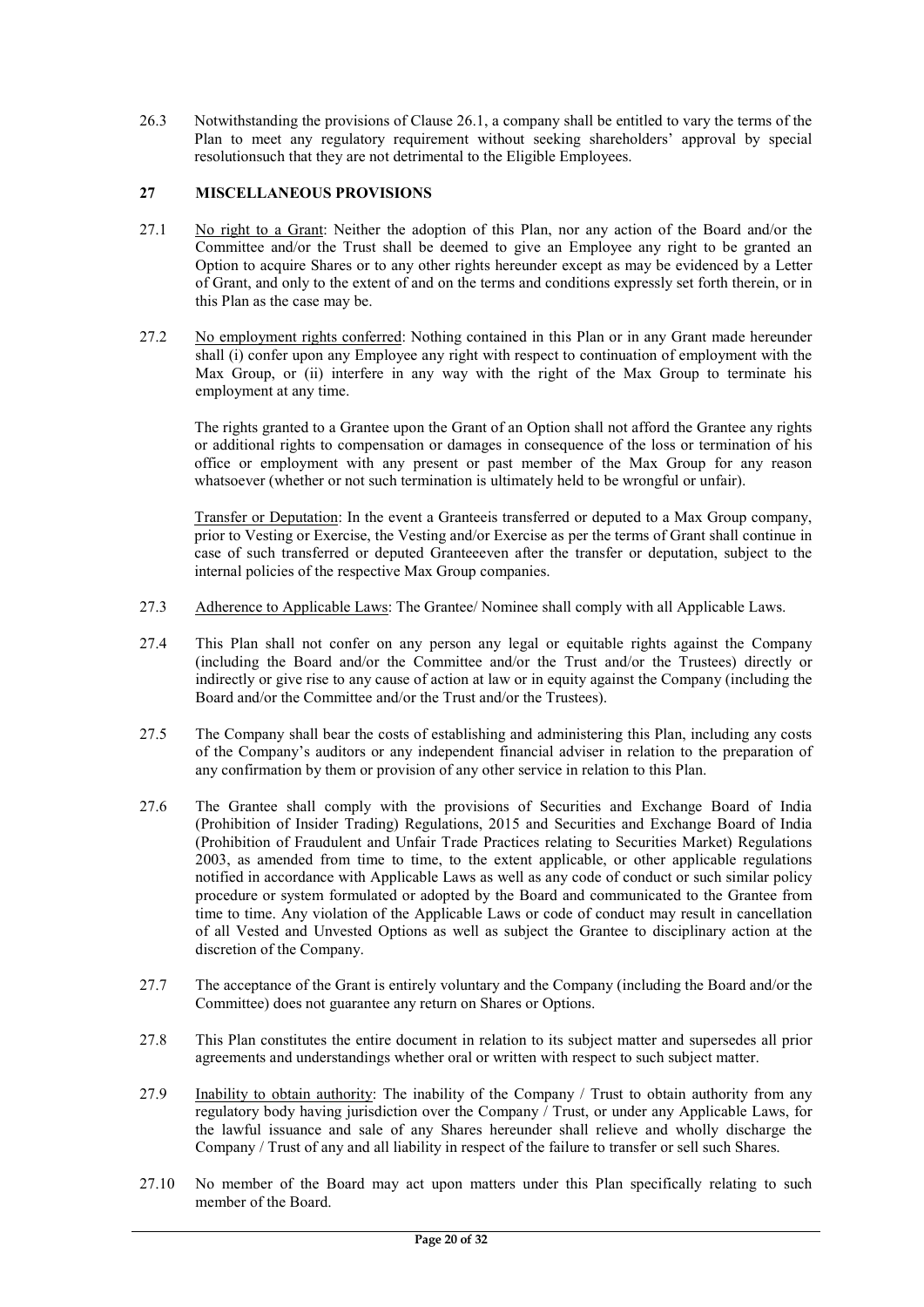27.11 In the event of dissolution or liquidation of the Company, the Company, subject to Applicable Laws, may notify each Employee as soon as practicable prior to the effective date of such proposed event. The Company, at its discretion, may provide for an Employee to have a right to Exercise his / her Option prior to such event taking place on such terms and conditions as may be approved and all the Options which are not Vested shall lapse and rights there under shall extinguish.

### 28 SET-OFF

28.1 It is the Trust'sobligation to convey to the Grantee/ Nominee that the Shares shall be subject to setoff or counterclaim of amounts owed by the Grantee/ Nominee to the Company/Subsidiary Company and/or the Trust, to the extent permitted under Applicable Laws.

## 29 SEVERABILITY

29.1 If any of the provisions mentioned in this Plan are determined to be invalid or unenforceable, the remaining provisions shall remain in effect and binding on the parties to the fullest extent permitted by Applicable Laws.

## 30 CONFIDENTIALITY

- 30.1 The Grantee specifically confirms and covenants to the Company that the Grantee is aware that the information regarding his/her ESOP entitlements to this Plan is strictly confidential and that the Grantee cannot reveal/share the information with any of his/her peers, colleagues, co-Employees or with any Employee and/ or associate of the Company or Holding Company or Subsidiary Company or any other company. In case Grantee is found in breach of this Confidentiality Undertaking, the Company has an undisputed right to forfeit the Options granted and all Vested Options and Unvested Options shall stand cancelled immediately. The decision and judgment of the Company regarding breach of this confidentiality undertaking shall be final and binding upon the Grantee.
- 30.2 "Confidential Information" includes all trade related information, trade secrets, confidential and privileged information, customer information, employment related information, strategies, administration, research in connection with the Company or Promoters of the Max Groupand commercial, legal, scientific, technical data that are either provided to or made available to the Grantee by the Company or developed by the Grantee to facilitate his/her work or that the Grantee is able to know or has obtained access to, by virtue of his/her employment or position with the Company, as the case may be. To illustrate, the following is an indicative list of Confidential Information: -
	- (i) computer programs, inventions, samples, designs, drawings, machines, tools, photographs, source codes, object codes, methods, concepts, formulas, algorithms, processes, technical specifications, analyses, discoveries, improvements, marketing methods, manufacturing processes, research and development information.
	- (ii) organizational matters, business plans, company policies, sales forecasts, employee and personnel information (including information pertaining to their terms of employment, experience, contact details, appraisals, performance, competencies, specialized skills / expertise, medical information, etc.).
	- (iii) non-public financial information relating to the Company or Promoters of the Max Group including their financial results for any period.
	- (iv) business plans of the Company or Promoters of the Max Group including its monthly reports and estimates.
	- (v) Current and prospective customer lists and information on customers and their Employees.
	- (vi) Information relating to existing and potential intellectual property of the Company or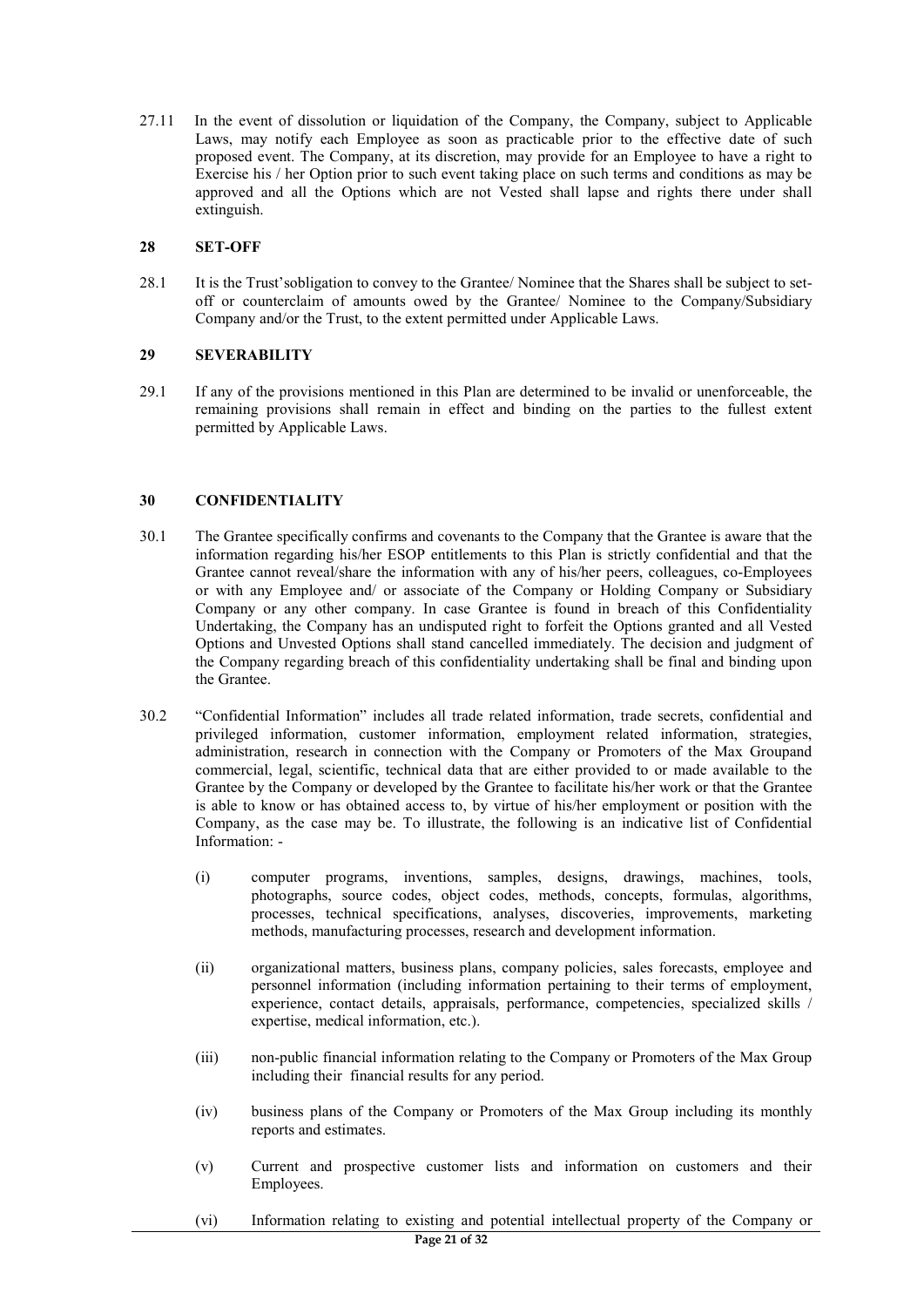Promoters of the Max Group.

- (vii) Dividend policy of the Company or Promoters of the Max Group including the intended declaration of dividend.
- (viii) Issue of Shares of the Company or Promoters of the Max Group by way of public offers, rights issues, bonus issue, employee stock options.
- (ix) Major expansion plans or execution of new projects including information concerning amalgamations, mergers, acquisitions and takeovers being planned or contemplated by the Company or Promoters of the Max Group and information concerning the purchase of major equipment or property and the disposal of any undertakings of the Company or Promoters of the Max Group.
- (x) Information relating to the Max Group or Promoters of the Max Group regarding acquisition or loss of significant contracts, significant disputes with major suppliers, consumers or any Governmental or regulatory agency.
- (xi) Any information that may affect the earnings/ profitability of the Company or Promoters of the Max Group.
- (xii) Any other change in policies, plans or operations of the Company or Promoters of the Max Group.
- 30.3 In furtherance of this Plan, the Grantee confirms that:
	- (i) the Grantee shall not engage himself / herself in activities that have or will have an adverse impact on the reputation of the Company or Promoters of the Max Group.
	- (ii) while during employment with the Max Group, the Grantee shall engage exclusively in the work assigned by the Company and shall not take up any independent or individual assignments, whether the same is part time or full time, (in an advisory capacity or otherwise) and whether directly or indirectly.
	- (iii) the Grantee shall not, directly or indirectly, engage in any activity or have any interest in, or perform any services for any person who is involved in activities which are or shall be (in the sole opinion of the Board) in conflict with the interests of the Company or Promoters of the Max Group.
	- (iv) in consideration of the Options granted to the Grantee, as also, opportunities, training and access to new techniques and know-how that has been made available to the Grantee, the Grantee shall also strictly abide by any and all of the terms of the employment applicable to the Grantee.
	- (v) the Grantee shall maintain secrecy and confidentialityof all Confidential Information and shall not use, or divulge or disclose any such Confidential Information except as may be required under any obligation of law (subject to obtaining the consent of the Company) or as may be required by the Company.
	- (vi) the Grantee understands that the Grant of the Option is limited only to the Shares of the Company and the Grantee shall have no recourse to the shares of any other company in any manner whatsoever.
	- (vii) the Grantee understands that "Confidential Information" means any or all information about the Company or Promoters of the Max Group that satisfies one or more of the following conditions:
		- (a) such information which has not been made generally available to the public, save and except for information disclosed to the public with itsconsent; or
		- (b) such information which is critical, in its opinion, to its current or anticipated business activities or those of its customer or supplier or associate or channel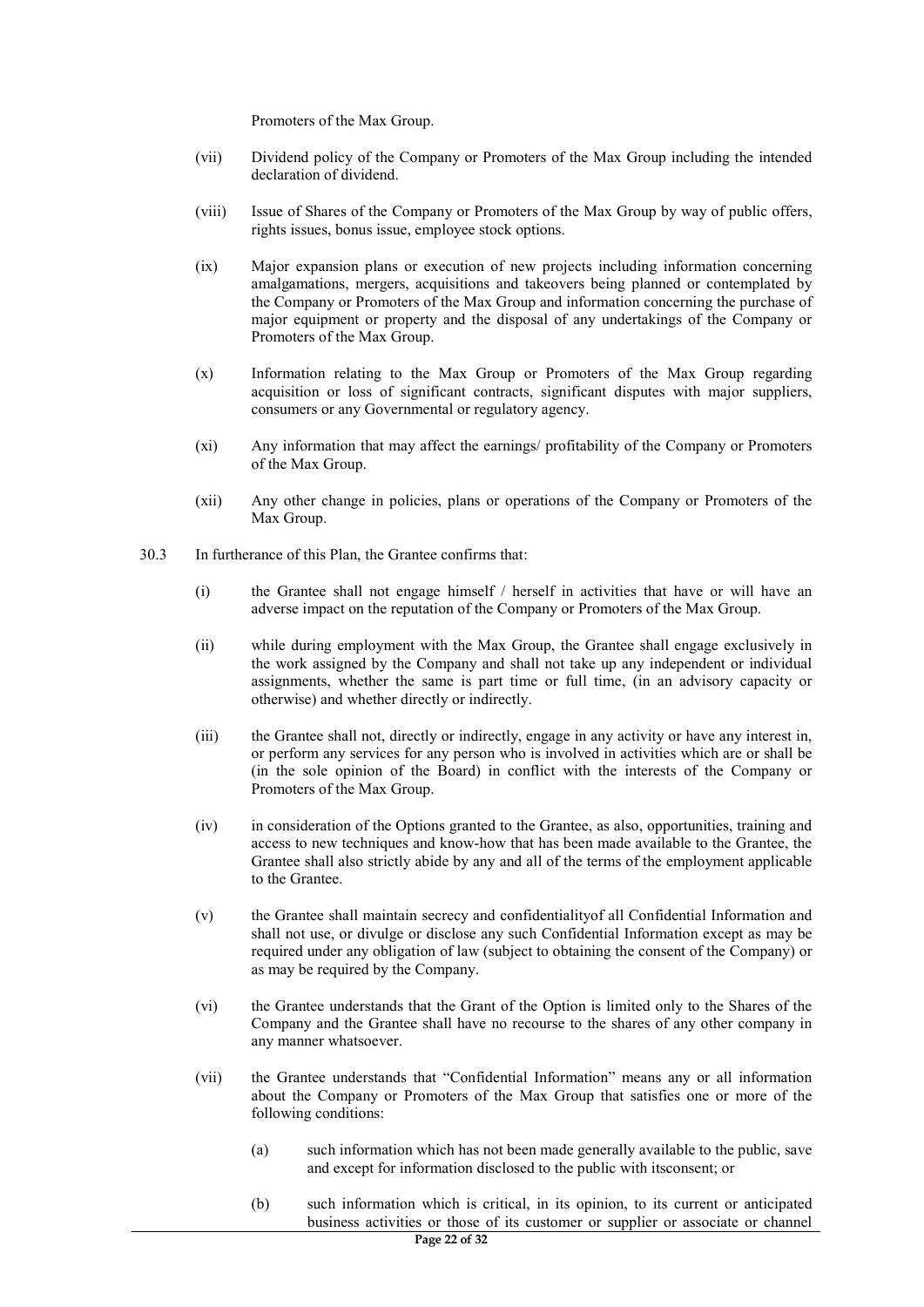partner and the disclosure of the same would affect their competitiveness; or

- (c) such information which either has been identified as confidential by it (either orally or in writing) or has been maintained as confidential from outside parties and is recognized as intended for internal disclosures only; or
- (d) such information which either is of a nature that it gives a distinct edge to the it over competition when not shared with the competition, or is likely to give any advantage to the competition or any other organization  $\ell$  person  $\ell$  group of persons when shared with the organization / person / group of persons; or
- (e) such information which is required to be kept confidential by any requirement of law.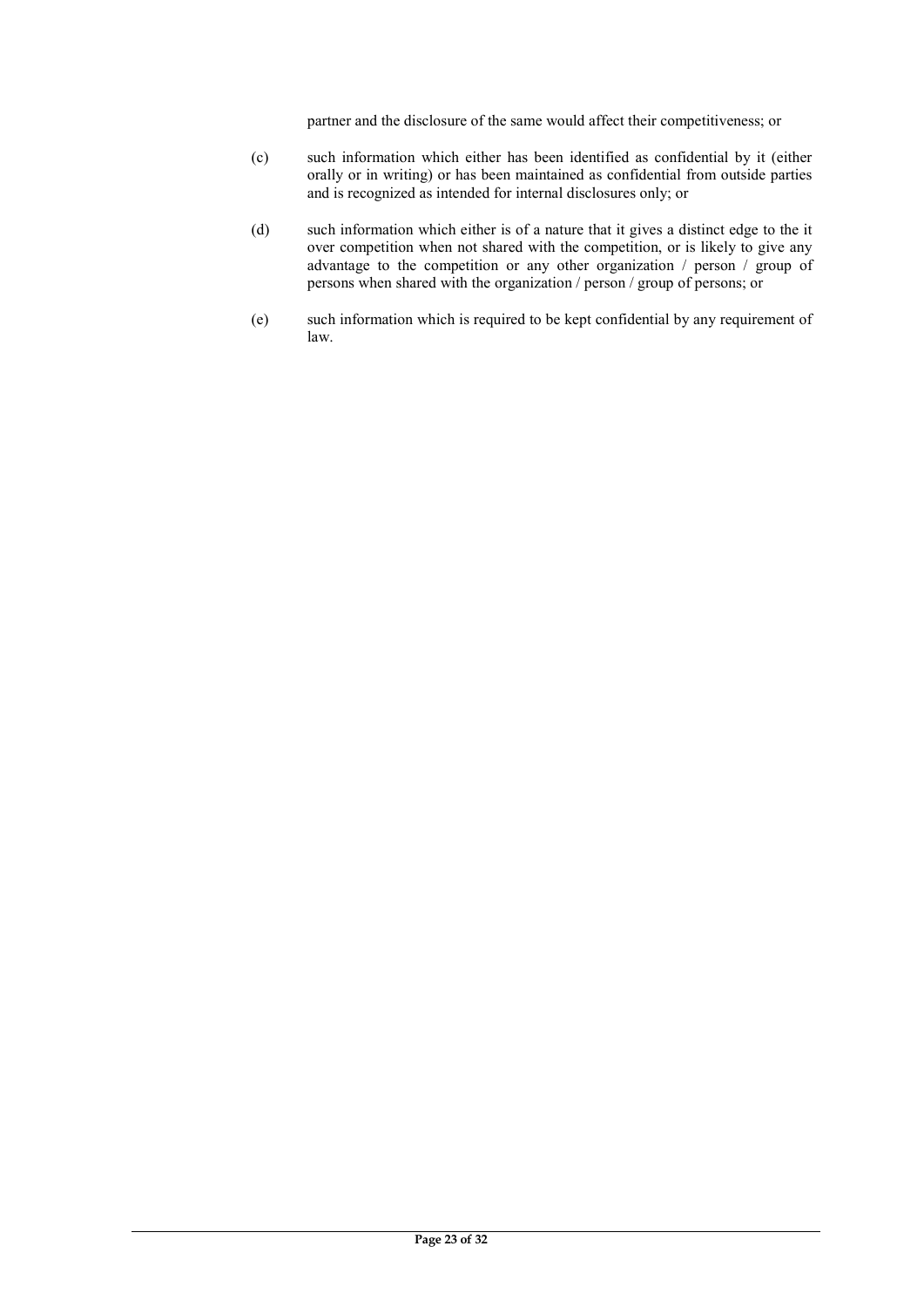## APPENDIX 1

## Illustrative format of LETTER OF GRANT

Date: << *please fill date*>>

Dear

Mr. / Ms.:  $\le$  please fill>>

Designation:  $\leq$ please fill>>

 $Employee Code: <sub>0</sub> = <sub>0</sub> = <sub>0</sub> = <sub>0</sub> = <sub>0</sub> = <sub>0</sub> = <sub>0</sub> = <sub>0</sub> = <sub>0</sub> = <sub>0</sub> = <sub>0</sub> = <sub>0</sub> = <sub>0</sub> = <sub>0</sub> = <sub>0</sub> = <sub>0</sub> = <sub>0</sub> = <sub>0</sub> = <sub>0</sub> = <sub>0</sub> = <sub>0</sub> = <sub>0</sub> = <sub>0</sub> = <sub>0</sub> = <sub>0</sub> = <sub>0</sub> = <sub>0</sub> = <$ 

 $Address: < <:placefill>$ 

Pursuant to the terms of Max Financial Employee Stock Option Plan 2022 ("ESOP Plan-2022" or "Plan"), the Board of Directors and/or the Committee of Max Financial Services Limited ("Company") based on the recommendation of Max Life Insurance Company Limited is pleased to offer you  $\leq$  please fill number>> (in words) number of Options of the Company which shall Vest in accordance with the schedules provided below:

| Grant | <b>No. of Options</b> | <b>Percentage of Units</b> | <b>Vesting Date</b> | <b>Exercise price per option</b>           |
|-------|-----------------------|----------------------------|---------------------|--------------------------------------------|
| Date  | <b>Granted</b>        | <b>Vesting</b>             |                     |                                            |
|       |                       | $25%$ of units granted     | <b>Please</b>       | $\text{Rs.} \leq$ please fill price >> per |
|       |                       |                            | mention date        | option                                     |
|       |                       | 25% of units granted       | Please              |                                            |
|       |                       |                            | mention date        |                                            |
|       |                       | 25% of units granted       | Please              |                                            |
|       |                       |                            | mention date        |                                            |
|       |                       | 25% of units granted       | Please              |                                            |
|       |                       |                            | mention date        |                                            |

A copy of the Plan, specifying the terms and conditions applicable to the Grant of Options hereunder, has been enclosed as Exhibit 1

Each Option entitles you to apply for and be transferred 1 (one) fully paid up Share of the Company at the Exercise Price, during the Exercise Period. Subject to and in accordance with the provisions of ESOP Plan-2022, Vested Options may be exercised during the Exercise Period or such other period as may be specified under or pursuant to ESOP Plan-2022.

Should you wish to avail the benefit of ESOP Plan-2022, kindly convey your acceptance in writing in the format of Letter of Acceptance as enclosed. This Grant is subject to the provisions of ESOP Plan-2022, including in relation to payment of taxes. Additionally, capitalized terms specifically not defined herein shall have the meaning ascribed to such terms in ESOP Plan-2022.

You shall at all times comply with the provisions of the Company's Code of Conduct and Company's Code of PersonalTrading in Securities (as amended from time to time). Further, note that the Companymay declare a blackout period during which time you will not be entitled to Exercise your Vested Options. Please contact your Human Resources Department to find out about blackout period (s).

This notice and the Plan, along with the documents envisaged therein, constitute the entire agreement between you and the Company in connection with the Grant of Options and supersede all previous communication or commitments made to you, whether in writing or otherwise, on this matter.

All taxation of your income resulting from the Plan shall be for your account and no assurance or advice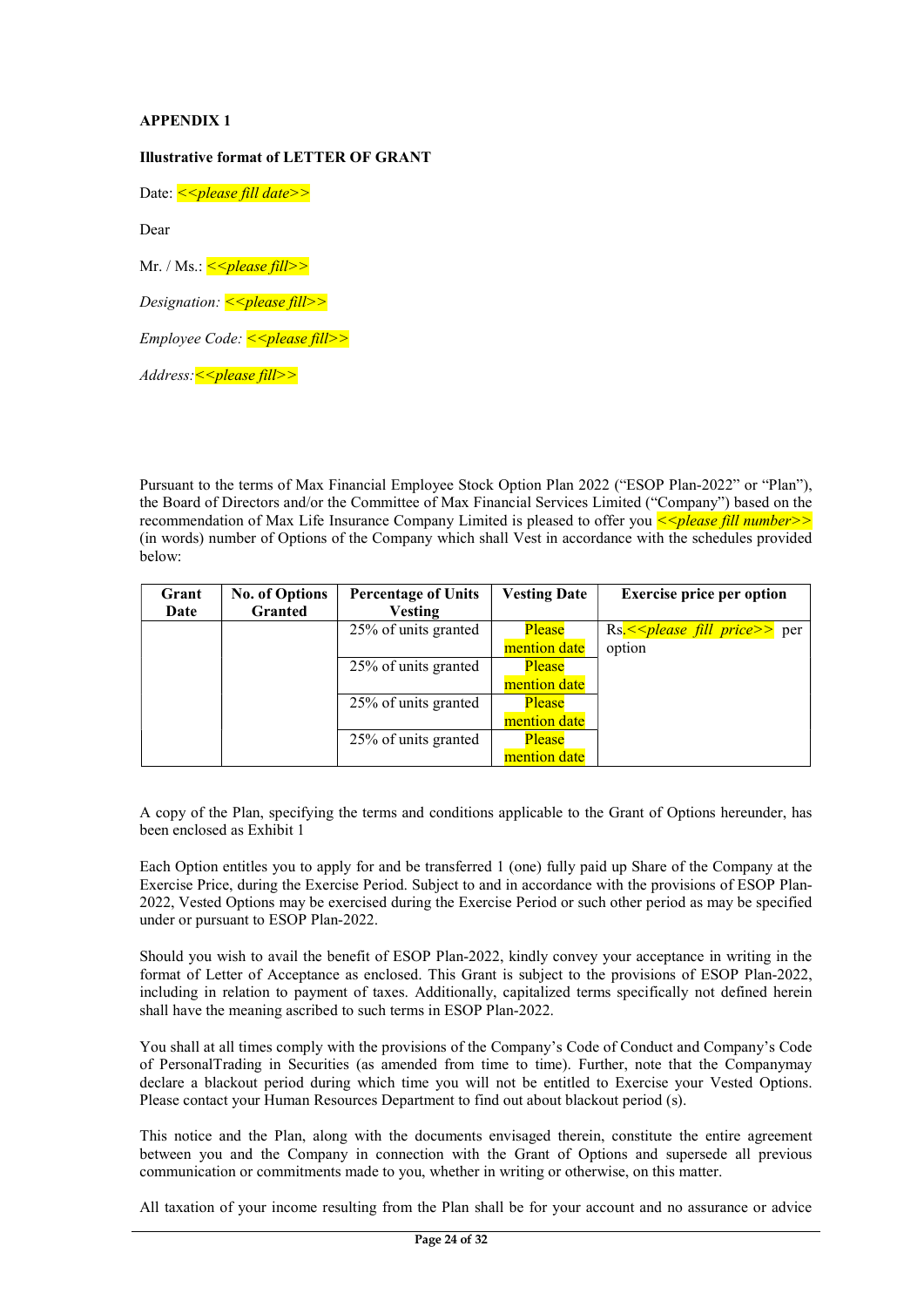has been provided by the Company or the Promoters with respect to tax.

This offer is being made to you on following terms and conditions:

- 1. The Grant is made to you personally and can be accepted only by you, on or before the Closing Date i.e.  $\le$  > please fill date>>.
- 2. By your acceptance, you agree to be bound by all the provisions of the Plan.
- 3. The offer may be accepted by you by completing the Letter of Acceptance (enclosed herewith) and delivery of the same to the Trust on or before the Closing Date stated above.
- 4. Any failure to return the duly completed Letter of Acceptance on or before the Closing Date shall, unless,the Nomination and Renumeration Committee determines otherwise, be deemed to be a rejection of the offer by you and any acceptance received after the Closing date shall not be valid.
- 5. On delivery of the duly completed Letter of Acceptance, a Grantee shall be deemed to have irrevocably waived any entitlement, by way of compensation for loss of office or otherwise howsoever, to any sum or other benefit to compensate him for loss of any rights under the Plan.

Yours sincerely, For, Max Financial Services Limited

Authorised signatory Enclosed: As above

CC: The Trustees Max Financial Employees Welfare Trust --------------------------

(For information and for follow up actions)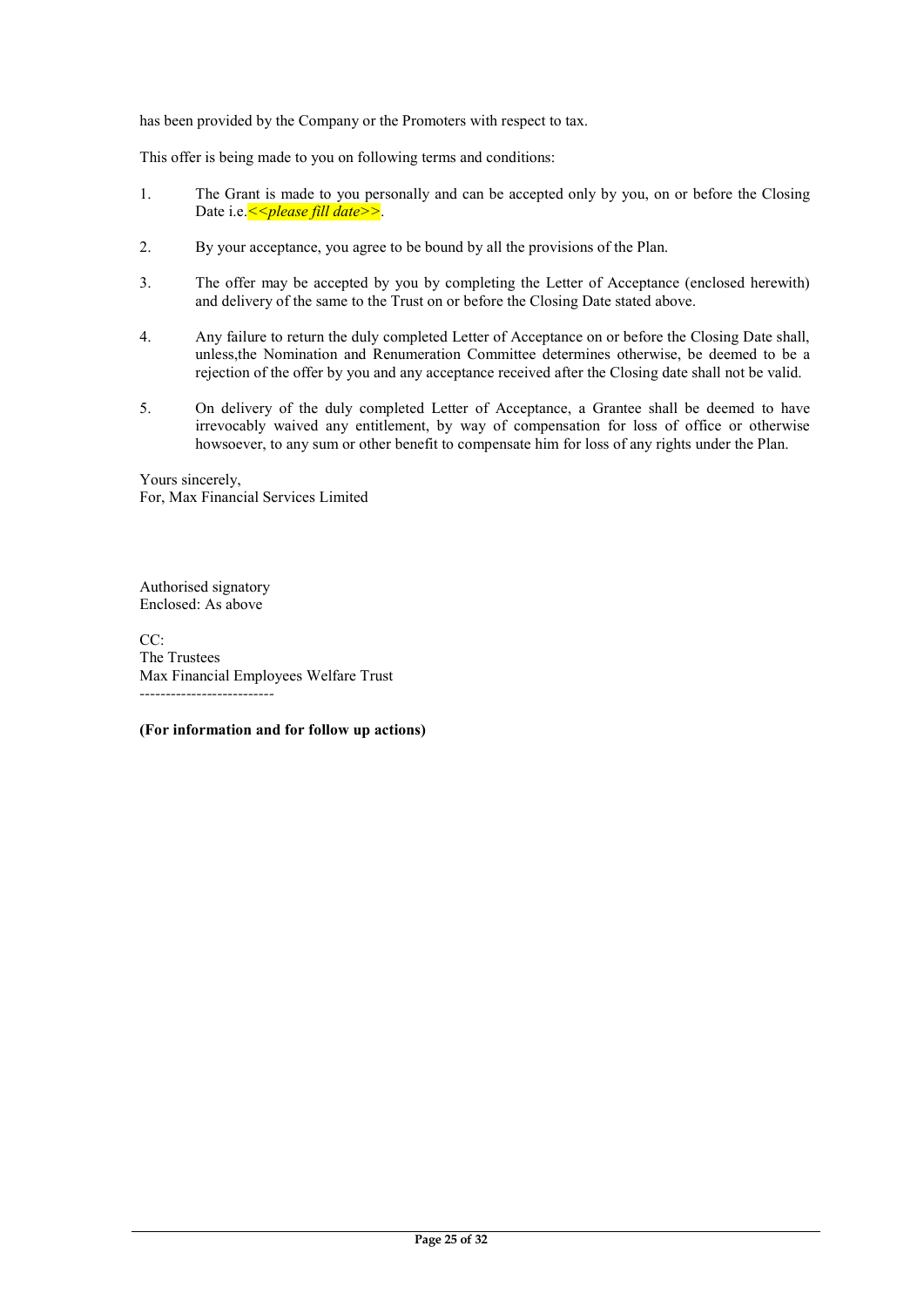## Illustrative format of LETTER OF ACCEPTANCE

Date: << *please fill date*>>

KP Corporate Solutions Limited – Trustee for Max Financial Employees Welfare Trust 11<sup>th</sup> Floor, DLF Square Building, Jacaranda Marg, DLF City, Phase  $-2$ , Gurugram – 122 002, Haryana

Dear Sirs,

This refers to your Letter of Grant dated  $\leq$  please fill date >> offering me Options under ESOP Plan-2022. Capitalized terms specifically not defined herein shall have the meaning ascribed to such terms in ESOP Plan-2022.

I accept the above offer to participate in the Plan. Further, I declare and accept that:

- 1. I have been provided with a copy of the Plan and I have read and understood the provisions of the Plan and disclosures in the disclosure documents in their entirety. I agree to abide by the terms and conditions set out in the Plan.
- 2. The Grant of Options is of an occasional and extraordinary nature and constitutes a gratuitous and discretionary act by the Company and Subsidiary Company. Consequently, no benefit derived from the Options granted under the Plan, or any further offer, forms or shall form a part of my normal, habitual or expected remuneration.
- 3. The Grant of Options under the Plan does not guarantee any entitlement to any future Grant of Options under the Plan.
- 4. I hereby accept that no Shares/ sale proceeds therefrom, as the case may be, shall be transferred/disbursed to me or my Beneficiary, on Exercise of the Options under the Plan unless appropriate levies/ taxes/ contributions/payments are recovered from me.
- 5. I will not carry on or engage directly or indirectly, whether through partnership or as a Shareholder, joint venture partner, collaborator, consultant or agent or in any other manner whatsoever, whether for profit or otherwise any business which competes directly or indirectly with the whole or any part of the business of or any other business carried on by the Company/ Subsidiary Company.

I hereby accept :

The Letter of Grant dated and Options granted therein, under the Max Financial Employee Stock Option Plan 2022.

 $\mathcal{L}_\text{max} = \mathcal{L}_\text{max} = \mathcal{L}_\text{max} = \mathcal{L}_\text{max} = \mathcal{L}_\text{max} = \mathcal{L}_\text{max} = \mathcal{L}_\text{max} = \mathcal{L}_\text{max} = \mathcal{L}_\text{max} = \mathcal{L}_\text{max} = \mathcal{L}_\text{max} = \mathcal{L}_\text{max} = \mathcal{L}_\text{max} = \mathcal{L}_\text{max} = \mathcal{L}_\text{max} = \mathcal{L}_\text{max} = \mathcal{L}_\text{max} = \mathcal{L}_\text{max} = \mathcal{$ 

 $Date:$ 

Signed by the Grantee:

Address for communication: (Kindly intimate us upon any change in this address)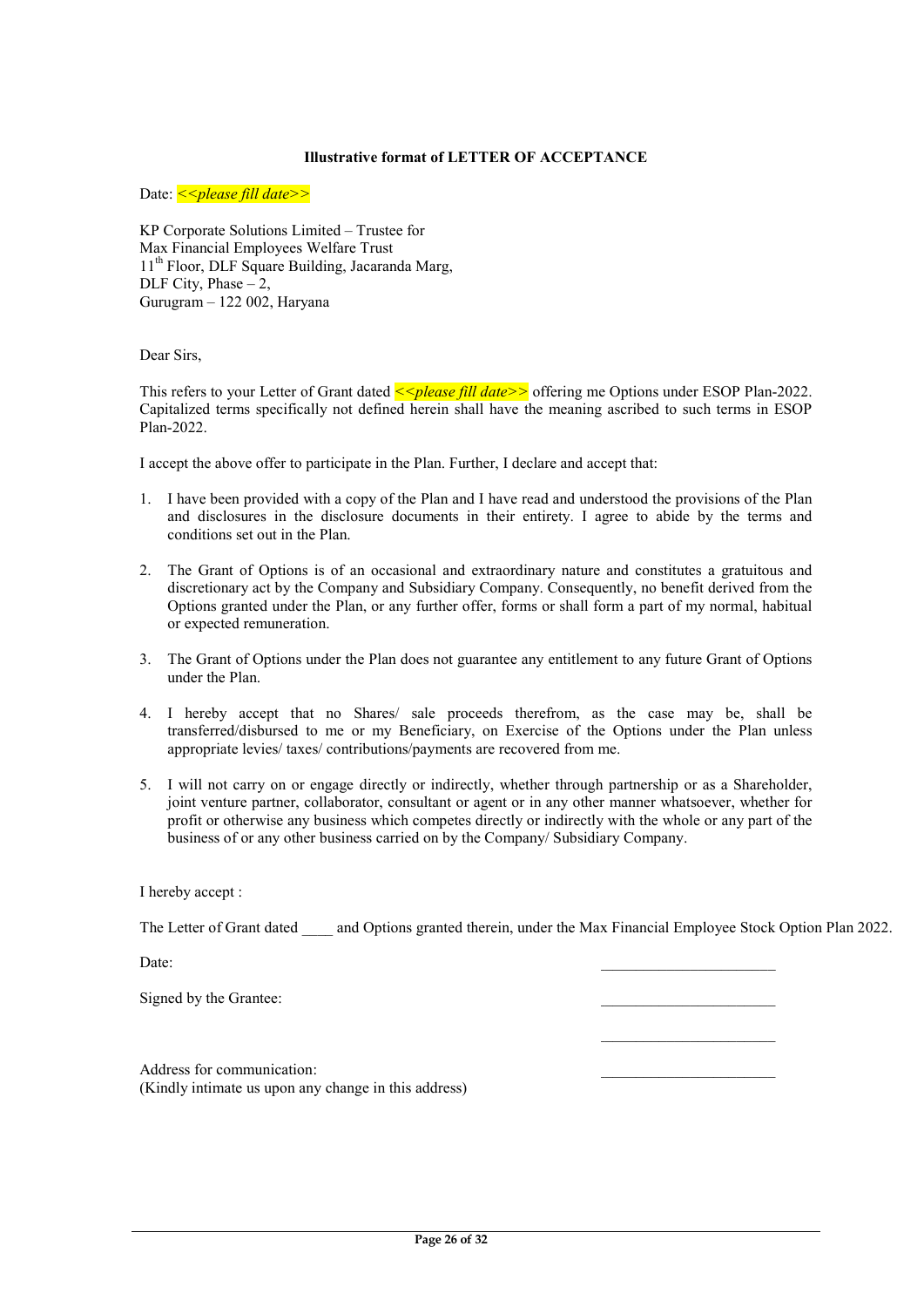# APPENDIX 2

# Illustrative format of EXERCISE APPLICATION

Please find enclosed the exercise application in the spreadsheet given below

| *Personal details                |                                                           |    |            |  |                   |  |
|----------------------------------|-----------------------------------------------------------|----|------------|--|-------------------|--|
| Title                            | (tick box as appropriate)                                 | Mr | <b>Mrs</b> |  | <b>Miss</b><br>Ms |  |
| <b>Full name</b>                 |                                                           |    |            |  |                   |  |
| First Name, Middle Name, Surname |                                                           |    |            |  |                   |  |
|                                  | <b>Full name of the first joint holder if applicable</b>  |    |            |  |                   |  |
| First Name, Middle Name, Surname |                                                           |    |            |  |                   |  |
|                                  |                                                           |    |            |  |                   |  |
|                                  | <b>Full name of the second joint holder if applicable</b> |    |            |  |                   |  |
| First Name, Middle Name, Surname |                                                           |    |            |  |                   |  |
|                                  |                                                           |    |            |  |                   |  |
| <b>Full Postal</b>               |                                                           |    |            |  |                   |  |
| Address                          |                                                           |    |            |  |                   |  |
|                                  |                                                           |    |            |  |                   |  |
|                                  |                                                           |    |            |  |                   |  |
| Pin code                         |                                                           |    |            |  | Tel no            |  |
|                                  |                                                           |    |            |  |                   |  |
| Age                              |                                                           |    |            |  | PAN               |  |
|                                  |                                                           |    |            |  |                   |  |
|                                  |                                                           |    |            |  |                   |  |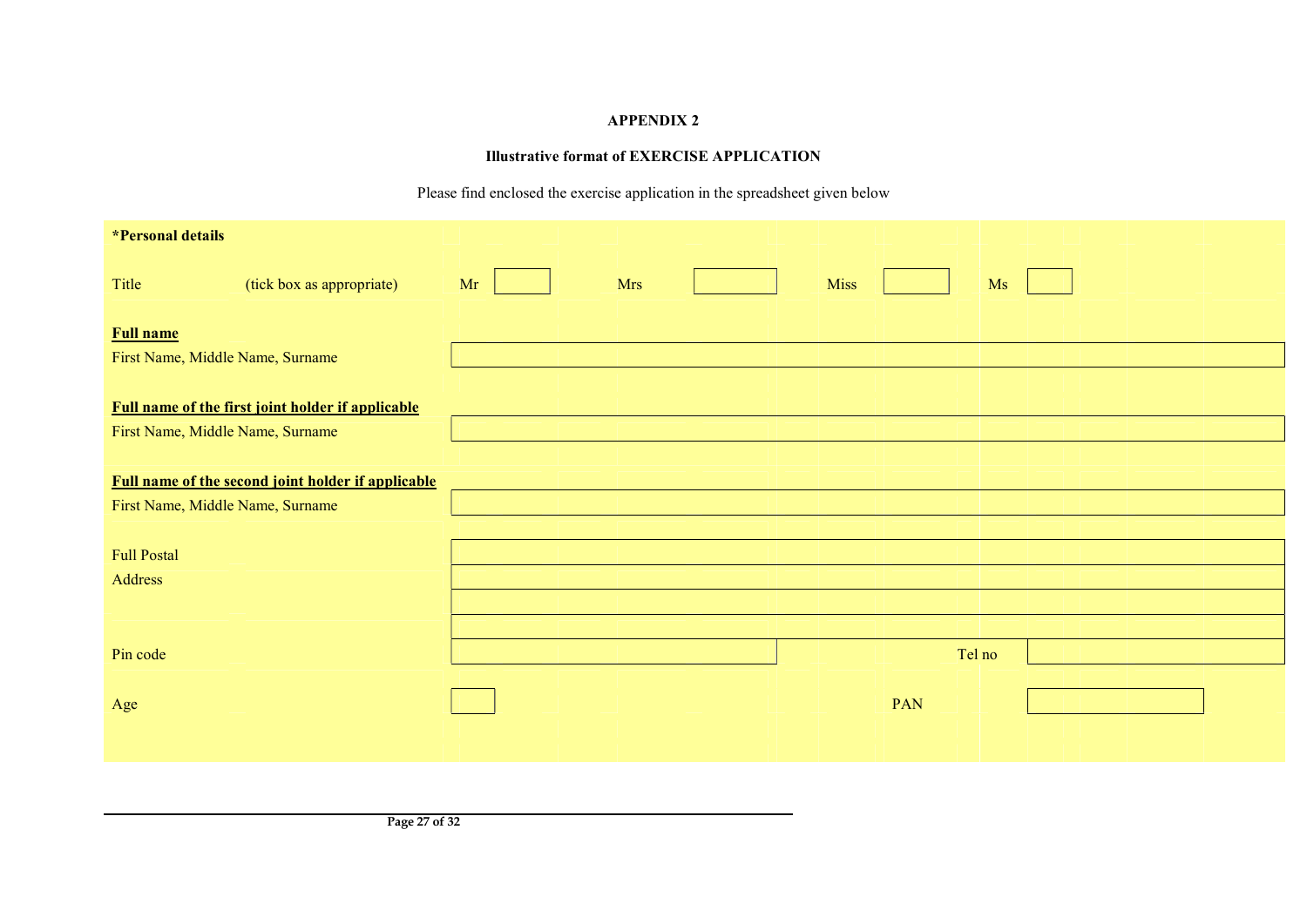| <b>Employee Number</b>                             |  |                   |                                         |                          |                   |                   |
|----------------------------------------------------|--|-------------------|-----------------------------------------|--------------------------|-------------------|-------------------|
|                                                    |  |                   |                                         |                          |                   |                   |
| <b>Employer Name</b>                               |  |                   |                                         |                          |                   |                   |
|                                                    |  |                   |                                         |                          |                   |                   |
| Residential Status as per the Income-tax Act, 1961 |  |                   |                                         |                          |                   |                   |
|                                                    |  |                   |                                         |                          |                   |                   |
| e-mail ID:                                         |  |                   | Date of termination (for ex-employees): |                          |                   |                   |
|                                                    |  |                   |                                         |                          |                   |                   |
| <i><b>*Options Details</b></i>                     |  |                   |                                         | Options                  |                   |                   |
| Number of options                                  |  |                   | Options                                 | exercised                |                   | Total             |
|                                                    |  |                   | exercised<br>till date                  | vide this<br>application | Exercise<br>Price | Exercise<br>Price |
| No. of Options accepted                            |  | vide letter dated |                                         |                          |                   |                   |
| Total                                              |  |                   |                                         |                          |                   |                   |
|                                                    |  |                   |                                         |                          |                   |                   |
| Total options accepted (in words)                  |  |                   |                                         |                          |                   |                   |
|                                                    |  |                   |                                         |                          |                   |                   |
| No. of options vested                              |  | vide letter dated |                                         |                          |                   |                   |
| Total                                              |  |                   |                                         |                          |                   |                   |
|                                                    |  |                   |                                         |                          |                   |                   |
| Total options vested (in words)                    |  |                   |                                         |                          |                   |                   |
|                                                    |  |                   |                                         |                          |                   |                   |
|                                                    |  |                   |                                         |                          |                   |                   |
|                                                    |  |                   |                                         |                          |                   |                   |
| <b>Total Exercise Price Payable</b>                |  |                   |                                         |                          |                   |                   |
|                                                    |  |                   |                                         |                          |                   |                   |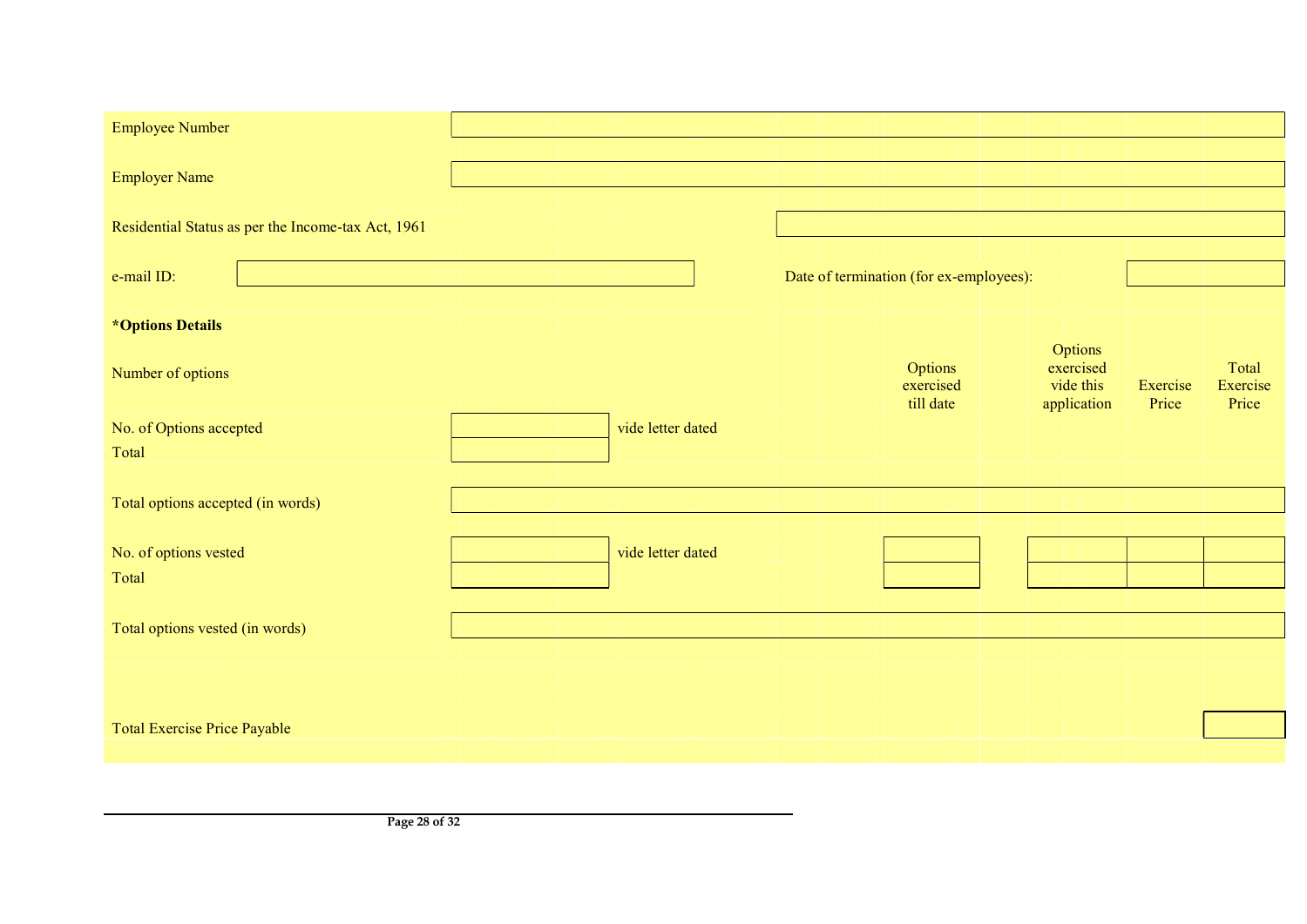| <b>Manner of Payment of Exercise Price</b>                                                |                                                                 |  |  |  |  |  |  |
|-------------------------------------------------------------------------------------------|-----------------------------------------------------------------|--|--|--|--|--|--|
| Payment by Cheque for full Exercise Price (tick box as appropriate)                       |                                                                 |  |  |  |  |  |  |
| <i><b>*Payment details</b></i>                                                            |                                                                 |  |  |  |  |  |  |
| Amount Rs (in figures)                                                                    |                                                                 |  |  |  |  |  |  |
| Amount Rs (in words)                                                                      |                                                                 |  |  |  |  |  |  |
| Details of payment                                                                        |                                                                 |  |  |  |  |  |  |
| Cheque No.                                                                                | dated                                                           |  |  |  |  |  |  |
| <b>Bank &amp; Branch</b>                                                                  |                                                                 |  |  |  |  |  |  |
| The cheque should be crossed 'A/C Payee' and drawn payable to $"<<$ to be inserted >> $"$ |                                                                 |  |  |  |  |  |  |
|                                                                                           |                                                                 |  |  |  |  |  |  |
| <b>Manner of Payment of tax amount</b>                                                    |                                                                 |  |  |  |  |  |  |
|                                                                                           | Payment by Cheque for full tax amount (tick box as appropriate) |  |  |  |  |  |  |
|                                                                                           |                                                                 |  |  |  |  |  |  |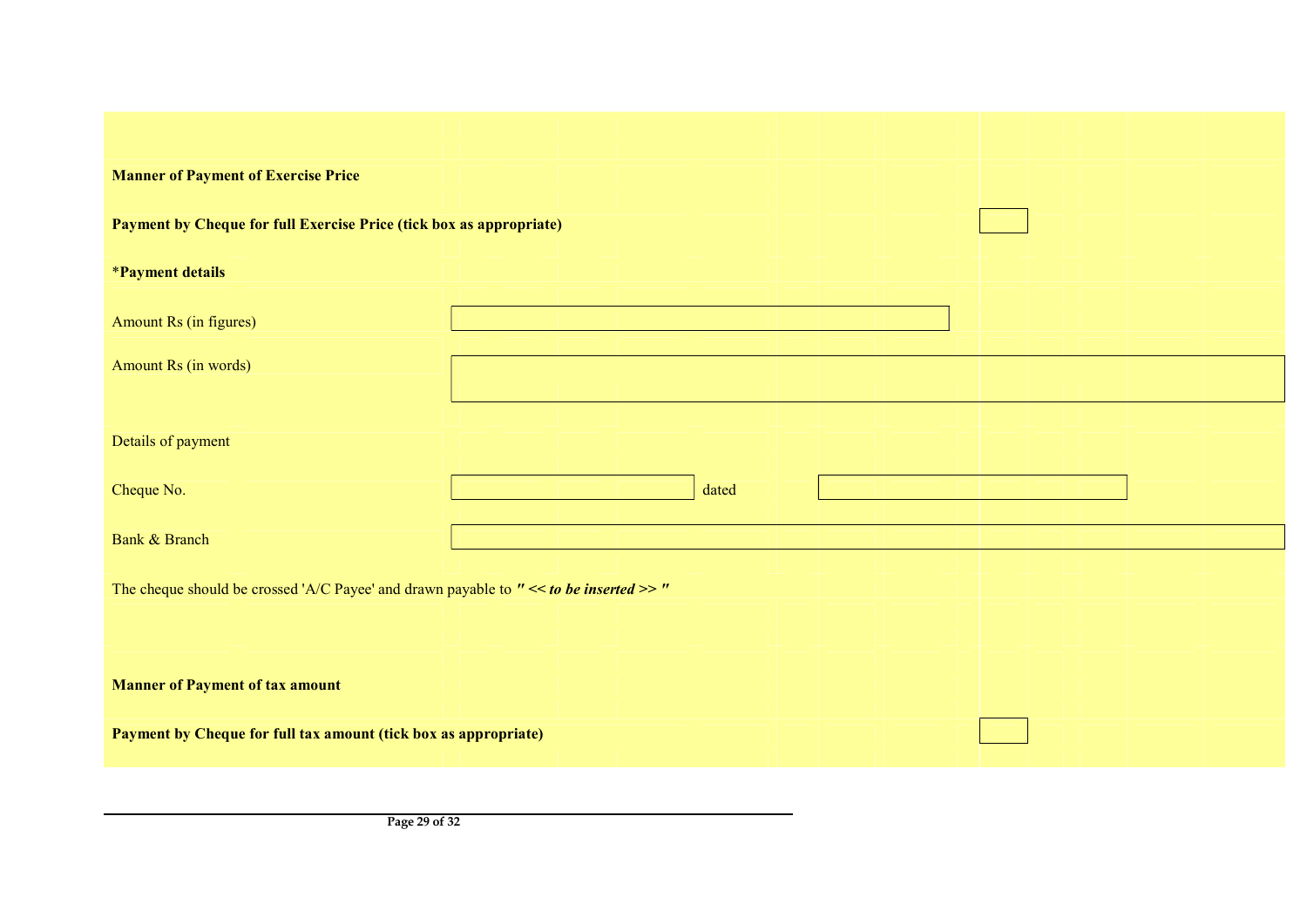| <i><b>*Payment details</b></i>                                                                                                                                                                                                                                                                     |       |  |  |  |  |  |  |  |  |
|----------------------------------------------------------------------------------------------------------------------------------------------------------------------------------------------------------------------------------------------------------------------------------------------------|-------|--|--|--|--|--|--|--|--|
|                                                                                                                                                                                                                                                                                                    |       |  |  |  |  |  |  |  |  |
| Amount Rs (in figures)                                                                                                                                                                                                                                                                             |       |  |  |  |  |  |  |  |  |
| Amount Rs (in words)                                                                                                                                                                                                                                                                               |       |  |  |  |  |  |  |  |  |
| Details of payment                                                                                                                                                                                                                                                                                 |       |  |  |  |  |  |  |  |  |
| Cheque No.                                                                                                                                                                                                                                                                                         | dated |  |  |  |  |  |  |  |  |
|                                                                                                                                                                                                                                                                                                    |       |  |  |  |  |  |  |  |  |
| Bank & Branch                                                                                                                                                                                                                                                                                      |       |  |  |  |  |  |  |  |  |
|                                                                                                                                                                                                                                                                                                    |       |  |  |  |  |  |  |  |  |
| The cheque should be crossed 'A/C Payee' and drawn payable to $"<<$ to be inserted >> $"$                                                                                                                                                                                                          |       |  |  |  |  |  |  |  |  |
| *Demat Account details, if applicable                                                                                                                                                                                                                                                              |       |  |  |  |  |  |  |  |  |
| Please credit the equity shares transferredto my undermentioned account, which is held by me in the same order of names, as the application made to the Company. I attach<br>herewith my account statement / copy of delivery instruction slip to enable the company to verify my account details. |       |  |  |  |  |  |  |  |  |
| Depository Participant (DP) Name                                                                                                                                                                                                                                                                   |       |  |  |  |  |  |  |  |  |
| DP ID                                                                                                                                                                                                                                                                                              |       |  |  |  |  |  |  |  |  |
| <b>Client ID</b>                                                                                                                                                                                                                                                                                   |       |  |  |  |  |  |  |  |  |
|                                                                                                                                                                                                                                                                                                    |       |  |  |  |  |  |  |  |  |
|                                                                                                                                                                                                                                                                                                    |       |  |  |  |  |  |  |  |  |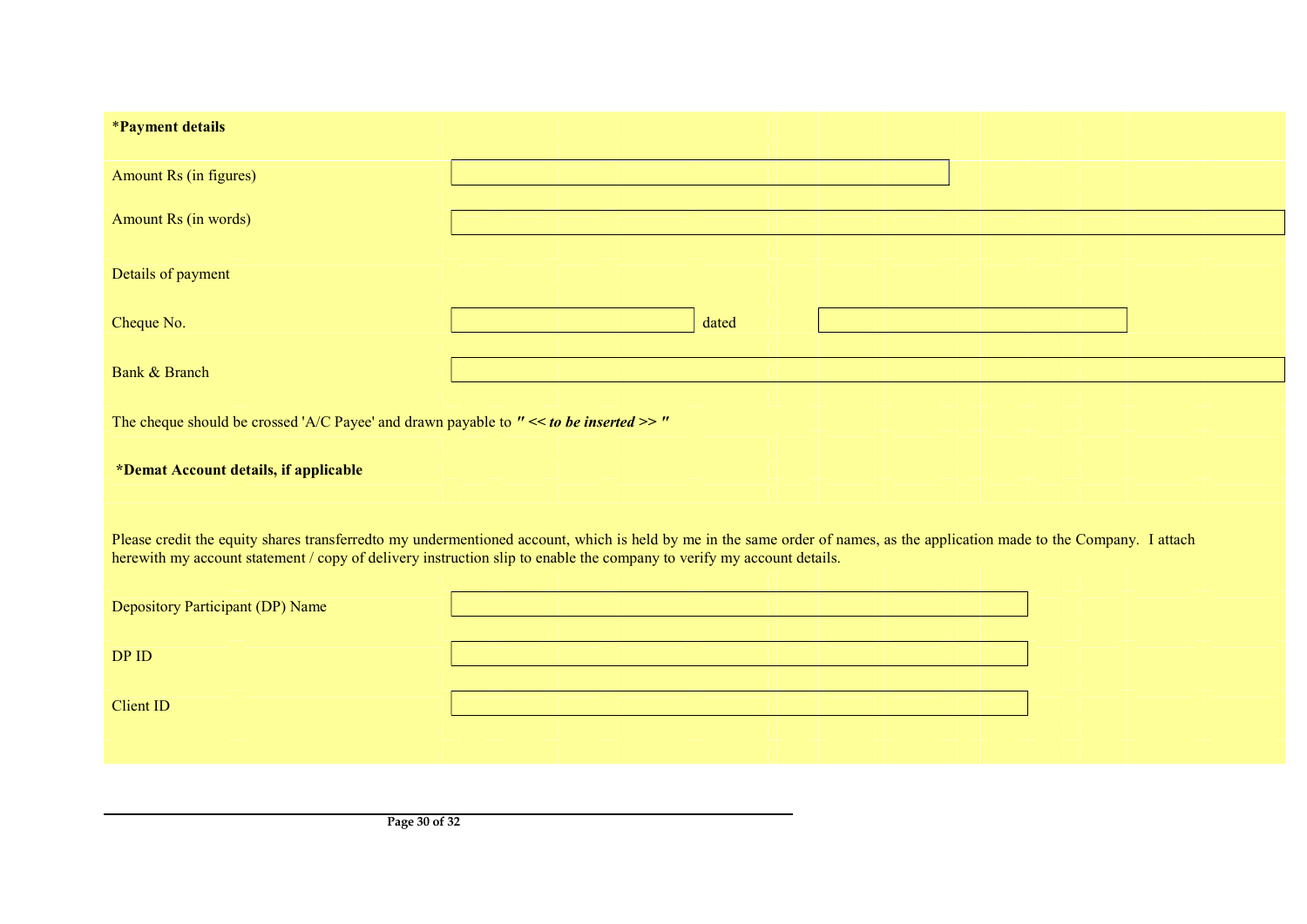| *Signature                                                                                                        |                                            |
|-------------------------------------------------------------------------------------------------------------------|--------------------------------------------|
|                                                                                                                   |                                            |
|                                                                                                                   |                                            |
|                                                                                                                   |                                            |
|                                                                                                                   |                                            |
| I accept that no shares shall be transferred to me, if applicable, on exercise of the options unless              |                                            |
| appropriate taxes as required under the applicable tax laws and the Plan are discharged.                          |                                            |
|                                                                                                                   |                                            |
| I declare that I have not been carrying on or engaged directly or indirectly, whether through partnership or as a |                                            |
| shareholder, joint venture partner, collaborator, consultant or agent or in any other manner whatsoever           |                                            |
| , whether for profit or otherwise any business which competes directly or indirectly with the                     |                                            |
| whole or any part of the Business of or any other business carried on by the Company or any activity              |                                            |
| related to the business carried on by the Company.                                                                |                                            |
|                                                                                                                   |                                            |
|                                                                                                                   |                                            |
| I, the Participant / Beneficiary solemnly declare that the above                                                  |                                            |
| information is correct and complete to the best of my belief and<br>knowledge.                                    | (Signature of the Grantee/<br>Beneficiary) |
| Date:                                                                                                             |                                            |
|                                                                                                                   |                                            |
|                                                                                                                   |                                            |
| Place:                                                                                                            |                                            |
| In presence of :                                                                                                  |                                            |
|                                                                                                                   |                                            |
|                                                                                                                   |                                            |
|                                                                                                                   |                                            |